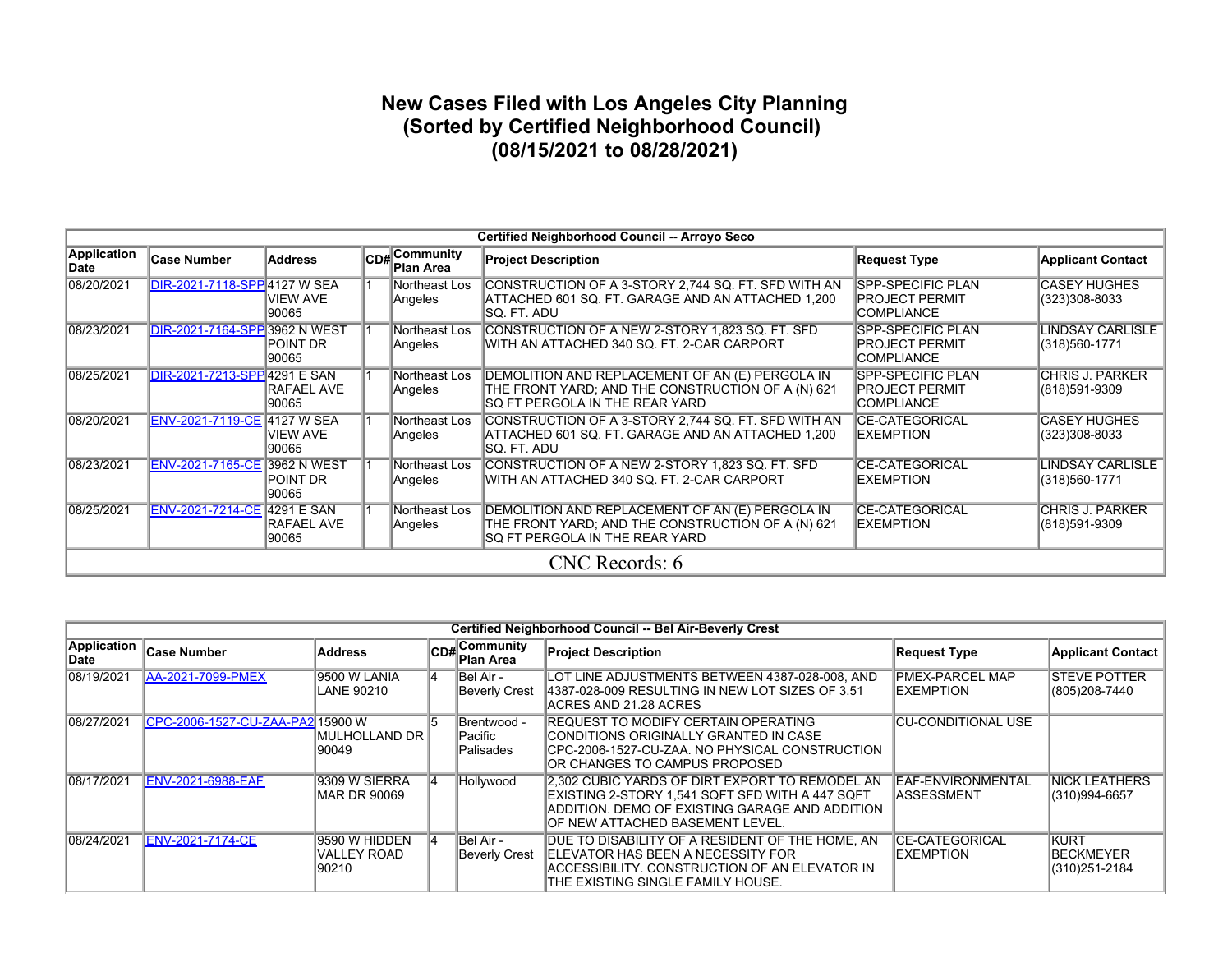| 08/27/2021 | <b>IENV-2021-7324-CE</b> | l15900 W<br>IMULHOLLAND DR I<br>90049 | <b>IBrentwood -</b><br><b>Pacific</b><br><b>Palisades</b> | <b>IRELOCATION OF THE EXISTING STEPHEN S. WISE</b><br>IMIDDLE SCHOOL FROM ITS PRESENT LEASED<br>ILOCATION AT 16190 MULHOLLAND DRIVE TO A<br><b>IPERMANENT LOCATION ON THE MILKEN COMMUNITY</b><br>IHIGH SCHOOL SITE. | <b>ICE-CATEGORICAL</b><br><b>IEXEMPTION</b> | <b>IMARK</b><br><b>IARMBRUSTER</b><br>(310)209-8800 |
|------------|--------------------------|---------------------------------------|-----------------------------------------------------------|----------------------------------------------------------------------------------------------------------------------------------------------------------------------------------------------------------------------|---------------------------------------------|-----------------------------------------------------|
|            |                          |                                       |                                                           | CNC Records: 5                                                                                                                                                                                                       |                                             |                                                     |

|                      | Certified Neighborhood Council -- Canoga Park |                            |  |                              |                                                                                                           |                                                        |                                   |  |  |  |  |  |  |
|----------------------|-----------------------------------------------|----------------------------|--|------------------------------|-----------------------------------------------------------------------------------------------------------|--------------------------------------------------------|-----------------------------------|--|--|--|--|--|--|
| Application<br>∣Date | <b>Case Number</b>                            | <b>Address</b>             |  | ⊪Area                        | CD# Community Plan Project Description                                                                    | Request Type                                           | <b>Applicant Contact</b>          |  |  |  |  |  |  |
| 08/27/2021           | ENV-2021-7329-CE 8901 N DE                    | <b>ISOTO AVE</b><br>191304 |  | Chatsworth -<br>Porter Ranch | A CUP FOR THE SALE AND SERVICE OF BEER & WINE<br>IFOR ONSITE CONSUMPTION WITH AN EXISTING<br>IRESTAURANT. | <b>ICE-CATEGORICAL EXEMPTION ALEX WOO</b>              | (626) 222-3288                    |  |  |  |  |  |  |
| 08/27/2021           | ZA-2021-7327-CUB 8901 N DE                    | <b>ISOTO AVE</b><br>191304 |  | Chatsworth -<br>Porter Ranch | A CUP FOR THE SALE AND SERVICE OF BEER & WINE<br>IFOR ONSITE CONSUMPTION WITH AN EXISTING<br>IRESTAURANT. | <b>CUB-CONDITIONAL USE</b><br><b>IBEVERAGE-ALCOHOL</b> | <b>ALEX WOO</b><br>(626) 222-3288 |  |  |  |  |  |  |
|                      | CNC Records: 2                                |                            |  |                              |                                                                                                           |                                                        |                                   |  |  |  |  |  |  |

|                             | Certified Neighborhood Council -- Central San Pedro |                             |     |                                     |                                                                                                                                                                                                             |                                                    |            |  |  |  |  |  |
|-----------------------------|-----------------------------------------------------|-----------------------------|-----|-------------------------------------|-------------------------------------------------------------------------------------------------------------------------------------------------------------------------------------------------------------|----------------------------------------------------|------------|--|--|--|--|--|
| Application<br><b>IDate</b> | ∣Case Number                                        | <b>Address</b>              |     | ∣Communitv<br>lCD# C∿.<br>Plan Area | <b>Project Description</b>                                                                                                                                                                                  | Request Type Contact                               | ∣Applicant |  |  |  |  |  |
| 08/17/2021                  | DIR-2020-2595-SPR-HCA-1A 625 S                      | <b>IBEACON ST</b><br>190731 | ⊺15 | San Pedro                           | DEMOLISH 3 (E) BUILDINGS AND SURFACE PARKING LOT TO CONSTRUCT<br>334,950 SQ. FT. MIXED-USE BUILDING WITH 281 RESIDENTIAL UNITS AND 2,316<br>ISQ. FT. OF COMMERCIAL/RESTAURANT SPACE IN THE C2-2D-CPIO ZONE. | <b>ISPR-SITE</b><br><b>IPLAN</b><br><b>IREVIEW</b> |            |  |  |  |  |  |
| CNC Records: 1              |                                                     |                             |     |                                     |                                                                                                                                                                                                             |                                                    |            |  |  |  |  |  |

|                      | <b>Certified Neighborhood Council -- Chatsworth</b> |                                        |              |                                       |                                                                                                                                                                                                           |                                               |                                                   |  |  |  |  |  |  |
|----------------------|-----------------------------------------------------|----------------------------------------|--------------|---------------------------------------|-----------------------------------------------------------------------------------------------------------------------------------------------------------------------------------------------------------|-----------------------------------------------|---------------------------------------------------|--|--|--|--|--|--|
| Application<br>∣Date | <b>Case Number</b>                                  | <b>Address</b>                         |              | $ CDH $ Community<br><b>Plan Area</b> | <b>Project Description</b>                                                                                                                                                                                | <b>Request Type</b>                           | <b>Applicant Contact</b>                          |  |  |  |  |  |  |
| 08/20/2021           | ENV-2016-1357-MND-REC2 9755                         | <b>TOPANGA</b><br>191311               | 12           | Chatsworth -<br>Porter Ranch          | ADDENDUM TO INCLUDE THE REMOVAL OF TWO<br>IPROTECTED VALLEY OAK TREES IN ADDITION TO THE<br>IREMOVAL TWO PROTECTED TREES ALREADY IDENTIFIED<br>IIN THE MND: 4 TOTAL PROTECTED TREES ARE BEING<br>REMOVED. | <b>MND-MITIGATED</b><br>INEGATIVE DECLARATION |                                                   |  |  |  |  |  |  |
| 08/23/2021           | <b>ENV-2021-7138-EAF</b>                            | 21815 W SAN<br><b>JOSE ST</b><br>91311 | $ 12\rangle$ | Chatsworth -<br>Porter Ranch          | TENTATIVE TRACT MAP TO SUBDIVIDE ONE RS-1 LOT INTO<br>FIVE (5) RS-1 LOTS FOR THE CONSTRUCTION OF FIVE<br>ISINGLE FAMILY DWELLINGS.                                                                        | <b>EAF-ENVIRONMENTAL</b><br><b>ASSESSMENT</b> | <b>GREGORY</b><br><b>IMAZLER</b><br>(818)402-5462 |  |  |  |  |  |  |
| 08/23/2021           | <b>TT-83416-HCA</b>                                 | 21815 W SAN<br>JOSE ST<br>91311        | $ 12\rangle$ | Chatsworth -<br>Porter Ranch          | TENTATIVE TRACT MAP TO SUBDIVIDE ONE RS-1 LOT INTO<br>FIVE (5) RS-1 LOTS FOR THE CONSTRUCTION OF FIVE<br><b>SINGLE FAMILY DWELLINGS.</b>                                                                  | <b>HCA-HOUSING CRISIS ACTIGREGORY</b>         | <b>IMAZLER</b><br>(818)402-5462                   |  |  |  |  |  |  |
|                      | CNC Records: 3                                      |                                        |              |                                       |                                                                                                                                                                                                           |                                               |                                                   |  |  |  |  |  |  |

**Certified Neighborhood Council -- Citywide**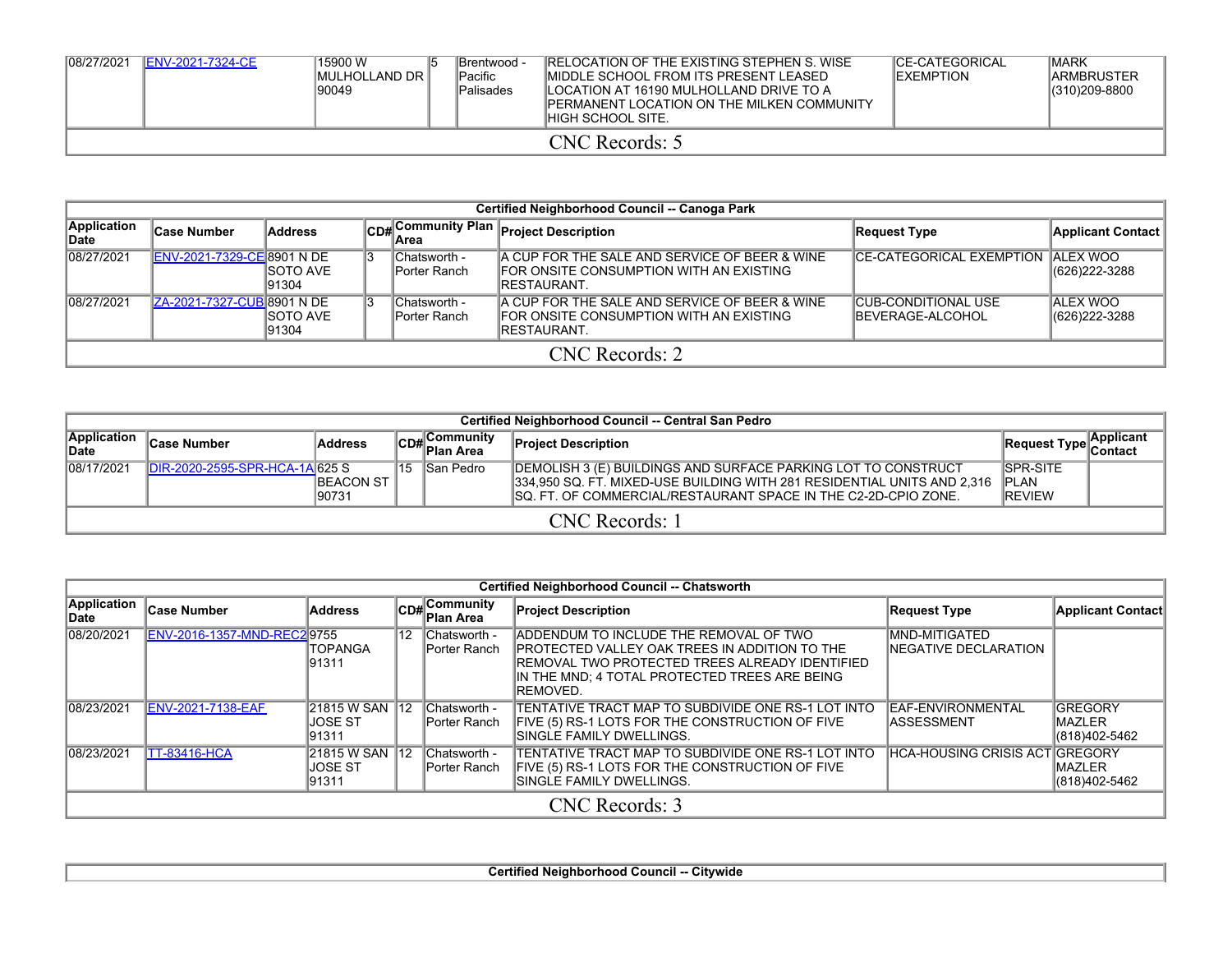| Application<br><b>IDate</b> | ∣Case Number                                    | AddressCD# |  | ∣Communitv<br><b>Plan Area</b> | <b>Project Description</b>                                                                                                                                                                                        | Request Type                                       | <b>Applicant</b><br>Contact |  |  |  |  |  |  |
|-----------------------------|-------------------------------------------------|------------|--|--------------------------------|-------------------------------------------------------------------------------------------------------------------------------------------------------------------------------------------------------------------|----------------------------------------------------|-----------------------------|--|--|--|--|--|--|
| 08/25/2021                  | ENV-2013-911-EIR-ADD3 N/A N/A Citywide Citywide |            |  |                                | UPDATE TO THE CITY'S LONG RANGE MOBILITY STRATEGY TO<br>ADDRESS ALL MODES OF CIRCULATION INCLUDING PEDESTRIANS.<br>BICYCLISTS, MOTORISTS, MOVERS OF COMMERCIAL GOODS, AND<br>IUSERS OF PUBLIC TRANSPORTATION. THE | <b>IEIR-ENVIRONMENTAL</b><br><b>IIMPACT REPORT</b> |                             |  |  |  |  |  |  |
|                             | CNC Records: 1                                  |            |  |                                |                                                                                                                                                                                                                   |                                                    |                             |  |  |  |  |  |  |

|                            | Certified Neighborhood Council -- Del Rey |                       |  |           |                                                                                                                                               |                                             |                                                                         |  |  |  |  |  |  |  |
|----------------------------|-------------------------------------------|-----------------------|--|-----------|-----------------------------------------------------------------------------------------------------------------------------------------------|---------------------------------------------|-------------------------------------------------------------------------|--|--|--|--|--|--|--|
| Application<br><b>Date</b> | <b>Case Number</b>                        | <b>Address</b>        |  |           | CD# Community Plan Project Description                                                                                                        | <b>Request Type</b>                         | <b>Applicant Contact</b>                                                |  |  |  |  |  |  |  |
| 08/23/2021                 | ENV-2021-7148-CE 11241 W                  | ILUCERNE AVE<br>90230 |  | - Del Rev | Palms - Mar Vista A CHANGE OF USE FROM AN EXISTING DUPLEX TO<br>IA NEW ELDERCARE FACILITY CONSISTING OF 10<br><b>IRESIDENT ROOMS.</b>         | <b>ICE-CATEGORICAL</b><br><b>IEXEMPTION</b> | <b>BRIAN SILVEIRA, BRIAN</b><br>ISILVEIRA & ASSOCIATES<br>(310)753-1090 |  |  |  |  |  |  |  |
| 08/23/2021                 | ZA-2021-7147-ELD 11241 W                  | ILUCERNE AVE<br>90230 |  | - Del Rev | <b>IPalms - Mar Vista A CHANGE OF USE FROM AN EXISTING DUPLEX TO</b><br>IA NEW ELDERCARE FACILITY CONSISTING OF 10<br><b>IRESIDENT ROOMS.</b> | <b>FLD-FLDER CARE</b><br><b>IFACILITIES</b> | <b>BRIAN SILVEIRA, BRIAN</b><br>ISILVEIRA & ASSOCIATES<br>(310)753-1090 |  |  |  |  |  |  |  |
| CNC Records: 2             |                                           |                       |  |           |                                                                                                                                               |                                             |                                                                         |  |  |  |  |  |  |  |

|                      | Certified Neighborhood Council -- Downtown Los Angeles |                                       |  |                                      |                                                                                                                                                                               |                                             |                                              |  |  |  |  |  |  |  |
|----------------------|--------------------------------------------------------|---------------------------------------|--|--------------------------------------|-------------------------------------------------------------------------------------------------------------------------------------------------------------------------------|---------------------------------------------|----------------------------------------------|--|--|--|--|--|--|--|
| Application<br>∣Date | <b>Case Number</b>                                     | <b>Address</b>                        |  | $CD#$ Community<br><b>∣Plan Area</b> | <b>Project Description</b>                                                                                                                                                    | <b>Request Type</b>                         | <b>Applicant Contact</b>                     |  |  |  |  |  |  |  |
| 08/18/2021           | ENV-2021-7040-CE 1027 W                                | <b>WILSHIRE</b><br><b>IBLVD 90017</b> |  | Westlake                             | IA MPA FOR THE SALE & DISPENSING OF A FULL LINE OF ALCOHOL<br>FOR ON-SITE CONSUMPTION WITH A NEW 5.385 SF. ROOF TOP<br>AMENITY SPACE APPROVED UNDER CASE NO ZA-2019-7504-MCUP | <b>ICE-CATEGORICAL</b><br><b>IEXEMPTION</b> | <b>JIM RIES</b><br>(310)838-2400             |  |  |  |  |  |  |  |
| 08/18/2021           | ZA-2021-7039-MPA 1027 W                                | IWILSHIRE<br><b>IBLVD 90017</b>       |  | Westlake                             | A MPA FOR THE SALE & DISPENSING OF A FULL LINE OF ALCOHOL<br>IFOR ON-SITE CONSUMPTION WITH A NEW 5.385 SF. ROOF TOP<br>AMENITY SPACE APPROVED UNDER CASE NO ZA-2019-7504-MCUP | <b>IMPA-MASTER PLAN</b><br><b>IAPPROVAL</b> | <b>JIM RIES</b><br>(310)838-2400             |  |  |  |  |  |  |  |
| 08/18/2021           | ZA-2021-7053-ZAI                                       | 754 S HOPE ST 14<br>190017            |  | Central City                         | THE DEMOLITION OF AN EXISTING THREE-STORY GARAGE, AND<br>CONSTRUCTION OF A NEW 44-STORY, MIXED-USE DEVELOPMENT<br>CONSISTING OF 580 DWELLING UNITS.                           | <b>ZAI-ZA</b><br><b>IINTERPRETATIONS</b>    | <b>EDGAR</b><br>IKHALATIAN<br>(213) 229-9548 |  |  |  |  |  |  |  |
|                      |                                                        |                                       |  |                                      | CNC Records: 3                                                                                                                                                                |                                             |                                              |  |  |  |  |  |  |  |

|                      | Certified Neighborhood Council -- Eagle Rock |                                                   |             |                                      |                                                                                                                    |                                             |                                                  |  |  |  |  |  |  |
|----------------------|----------------------------------------------|---------------------------------------------------|-------------|--------------------------------------|--------------------------------------------------------------------------------------------------------------------|---------------------------------------------|--------------------------------------------------|--|--|--|--|--|--|
| Application<br>∣Date | ∣Case Number                                 | <b>Address</b>                                    |             | $ CD#$ Community<br><b>Plan Area</b> | <b>Project Description</b>                                                                                         | Request Type                                | <b>Applicant Contact</b>                         |  |  |  |  |  |  |
| 08/27/2021           | AA-2021-7334-PMEX                            | 2626 W<br>ICOLORADO<br><b>IBLVD 90041</b>         | $\sqrt{14}$ | Northeast Los<br>Angeles             | ILOT LINE ADJUSTMENT TO RECONFIGURE TWO LOTS IN<br>IAN EXISTING COMMERCIAL RETAIL DEVELOPMENT.                     | <b>PMEX-PARCEL MAP</b><br><b>IEXEMPTION</b> | <b>TAYLOR MILLER</b><br>$\frac{1}{213}$ 337-3689 |  |  |  |  |  |  |
| 08/18/2021           | <b>ENV-2021-7042-CE</b>                      | <b>5047 N EAGLE</b><br><b>IROCK BLVD</b><br>90041 | $\sqrt{14}$ | Northeast Los<br>Angeles             | SALE OF BEER AND WINE FOR ON-SITE CONSUMPTION IN CE-CATEGORICAL<br>ICONJUNCTION WITH A NEW RETSAURANT.             | <b>IEXEMPTION</b>                           | <b>VALERIE SACKS</b><br>(310)500-6282            |  |  |  |  |  |  |
| 08/23/2021           | ENV-2021-7167-CE                             | 1654 W FAIR<br>PARK AVE 90041                     | 114         | Northeast Los<br>Angeles             | A NEW 3-STORY SINGLE FAMILY DWELLING AND<br>ATTACHED GARAGE WITH BASEMENT AND RETAINING<br>IWALL IN THE R1-1 ZONE. | <b>ICE-CATEGORICAL</b><br><b>IEXEMPTION</b> | <b>PHILLIP KAAINOA</b><br>(213) 247-2986         |  |  |  |  |  |  |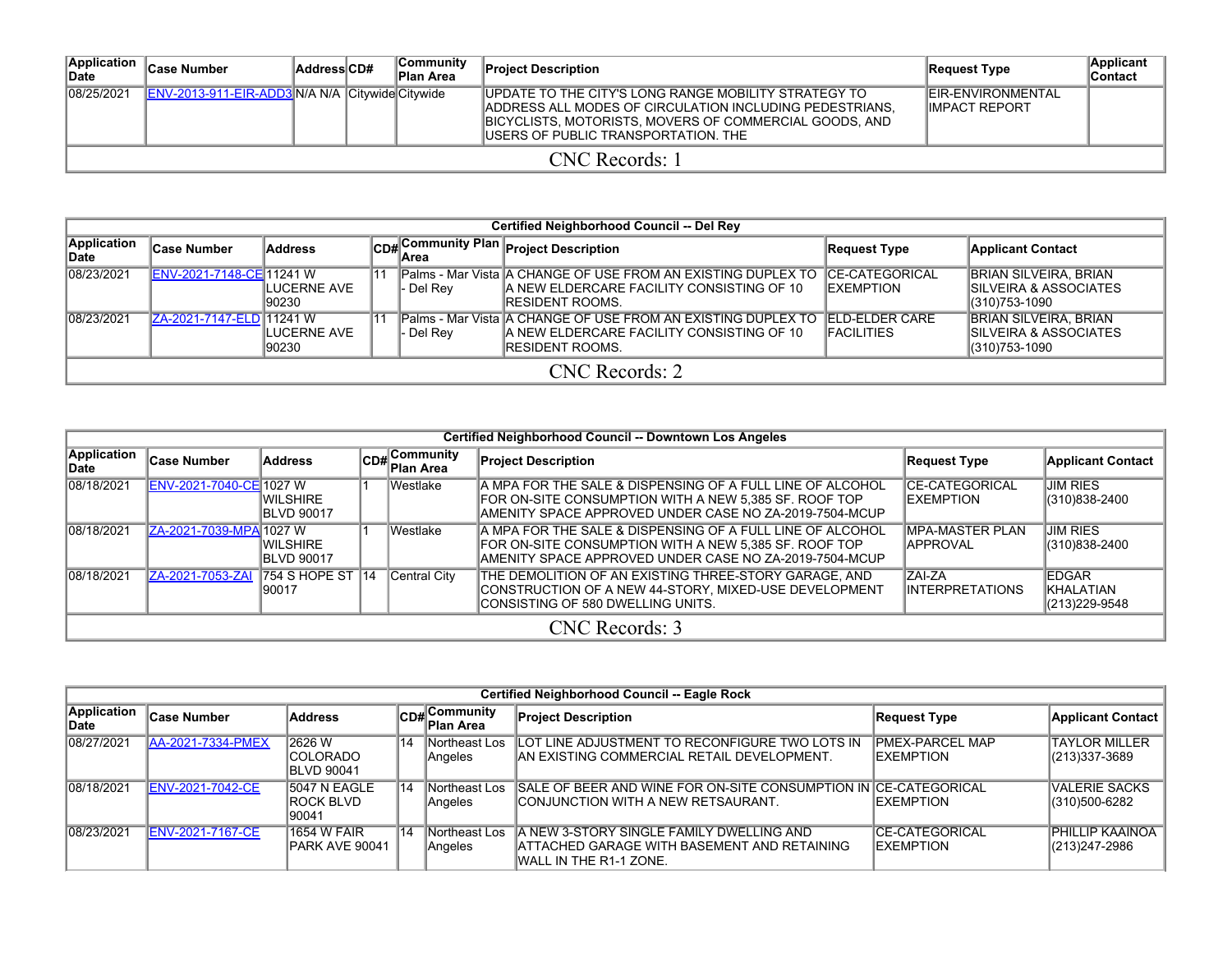| 08/18/2021 | ZA-2014-2106-CUB-PA15047 N EAGLE | <b>IROCK BLVD</b><br>190041           | 14 | Northeast Los<br>Angeles | CONTINUED SALE/SERVICE OF ALCOHOL FOR ON-SITE<br>CONSUMPTION IN CONJUNCTION WITH A 1983 SF.<br>IRESTAURANT AND PATIO IN AN EXISTING SHOPPING<br>ICENTER. | <b>CUB-CONDITIONAL USE</b><br><b>IBEVERAGE-ALCOHOL</b> |                                         |  |  |  |  |
|------------|----------------------------------|---------------------------------------|----|--------------------------|----------------------------------------------------------------------------------------------------------------------------------------------------------|--------------------------------------------------------|-----------------------------------------|--|--|--|--|
| 08/23/2021 | ZA-2021-7166-ZAD                 | <b>1654 W FAIR</b><br>IPARK AVE 90041 | 14 | Northeast Los<br>Angeles | <b>A NEW 3-STORY SINGLE FAMILY DWELLING AND</b><br><b>ATTACHED GARAGE WITH BASEMENT AND RETAINING</b><br>IWALL IN THE R1-1 ZONE.                         | <b>ZAD-ZA DETERMINATION</b><br>(CPER LAMC 12.27)       | <b>PHILLIP KAAINOA</b><br>(213)247-2986 |  |  |  |  |
|            | CNC Records: 5                   |                                       |    |                          |                                                                                                                                                          |                                                        |                                         |  |  |  |  |

|                      | Certified Neighborhood Council -- East Hollywood |                         |    |                           |                                                                                                                                                     |                                                                          |                       |  |  |  |  |  |  |
|----------------------|--------------------------------------------------|-------------------------|----|---------------------------|-----------------------------------------------------------------------------------------------------------------------------------------------------|--------------------------------------------------------------------------|-----------------------|--|--|--|--|--|--|
| Application<br>∥Date | ∣Case Number                                     | <b>Address</b>          |    | CD#Community<br>Plan Area | <b>Project Description</b>                                                                                                                          | Request Type                                                             | Applicant<br>∣Contact |  |  |  |  |  |  |
| 08/27/2021           | DIR-2015-809-SPP-M1l1624 N                       | INORMANDIE AVE<br>90027 | 13 | Hollywood                 | IMODIFICATION TO CONDITION NO. 4 TO ADD LANGUAGE THAT<br>THE PROJECT IS IN COMPLIANCE WITH SUBAREA A OF THE<br>ISNAP EVEN AFTER 15-FOOT DEDICATION. | <b>ISPP-SPECIFIC PLAN</b><br><b>IPROJECT PERMIT</b><br><b>COMPLIANCE</b> |                       |  |  |  |  |  |  |
|                      | CNC Records: 1                                   |                         |    |                           |                                                                                                                                                     |                                                                          |                       |  |  |  |  |  |  |

|                            |                          |                                        |                                                 | <b>Certified Neighborhood Council -- Echo Park</b>                                                                                                                                                                                                                                              |                                         |                                      |
|----------------------------|--------------------------|----------------------------------------|-------------------------------------------------|-------------------------------------------------------------------------------------------------------------------------------------------------------------------------------------------------------------------------------------------------------------------------------------------------|-----------------------------------------|--------------------------------------|
| <b>Application</b><br>Date | <b>Case Number</b>       | <b>Address</b>                         | $ CD#$ Community<br>∣Plan Area                  | <b>Project Description</b>                                                                                                                                                                                                                                                                      | <b>Request Type</b>                     | <b>Applicant</b><br>Contact          |
| 08/23/2021                 | AA-2021-7161-PMLA        | 2000 N<br><b>ISTADIUM</b><br>WAY 90012 | lSilver Lake -<br>Echo Park -<br>Elysian Valley | BARLOW RESPIRATORY HOSPITAL REMODEL AND EXPANSION                                                                                                                                                                                                                                               | <b>PMLA-PARCEL MAP</b>                  | ALLAN ABSHEZ<br>(310)282-2099        |
| 08/23/2021                 | DIR-2021-7159-SPR        | 2000 N<br>ISTADIUM<br>WAY 90012        | Silver Lake -<br> Echo Park -<br>Elysian Valley | BARLOW RESPIRATORY HOSPITAL REMODEL AND EXPANSION                                                                                                                                                                                                                                               | <b>SPR-SITE PLAN REVIEW</b>             | <b>ALLAN ABSHEZ</b><br>(310)282-2099 |
| 08/23/2021                 | <b>ENV-2021-7160-EAF</b> | 2000 N<br>ISTADIUM<br>WAY 90012        | Silver Lake -<br>IEcho Park -<br>Elysian Valley | BARLOW RESPIRATORY HOSPITAL REMODEL AND EXPANSION                                                                                                                                                                                                                                               | EAF-ENVIRONMENTAL<br><b>ASSESSMENT</b>  | <b>ALLAN ABSHEZ</b><br>(310)282-2099 |
| 08/23/2021                 | ZA-1993-922-CUZ-PA2 2000 | ISTADIUM<br>WAY 90026                  | Silver Lake -<br>IEcho Park -<br>Elysian Valley | PURSUANT TO LAMC 12.24 M AND 12.24 F A PLAN APPROVAL FOR<br>A 150 BED NURSING FACILITY. WITH A HEIGHT OF 59'-6" IN LIEU<br>OF 45' IN THE A1-1VL ZONE. A 15'-0" SOUTH SIDE YARD SETBACK<br>IIN LIEU OF THE REQUIRED 25'-0" AND A 17'-0" WEST SIDE YARD<br>SETBACK IN LIEU OF THE REQUIRED 25'-0" | ICUZ-ALL OTHER<br>CONDITIONAL USE CASES |                                      |
|                            |                          |                                        |                                                 | CNC Records: 4                                                                                                                                                                                                                                                                                  |                                         |                                      |

|                             | Certified Neighborhood Council -- Empowerment Congress North Area |                                                          |  |                             |                                                                                                                                                                                                                       |                          |                                                        |  |  |  |  |  |  |
|-----------------------------|-------------------------------------------------------------------|----------------------------------------------------------|--|-----------------------------|-----------------------------------------------------------------------------------------------------------------------------------------------------------------------------------------------------------------------|--------------------------|--------------------------------------------------------|--|--|--|--|--|--|
| <b>Application</b><br>lDate | <b>Case Number</b>                                                | Address                                                  |  | CD#Community<br>Plan Area   | <b>Project Description</b>                                                                                                                                                                                            | Request Type             | <b>Applicant Contact</b>                               |  |  |  |  |  |  |
| 08/24/2021                  | CPC-2021-7188-DB-HCA                                              | <b>1436 W</b><br><b>IJEFFERSON</b><br><b>IBLVD 90007</b> |  | South Los<br>Angeles        | 54-UNIT, 6-STORY APARTMENT BUILDING. 6 LEVELS<br>RESIDENTIAL OVER 1 LEVEL SUBTERRANEAN PARKING.<br>ISB1818 OFF-MENU DENSITY BONUS REQUESTING FAR<br>INCREASE, 2.83:1 AND HEIGHT INCREASE, 69 FEET 9<br>INCHES. THE BA | <b>IDB-DENSITY BONUS</b> | <b>HENRY FAN</b><br>(310) 529-1111                     |  |  |  |  |  |  |
| 08/18/2021                  | DIR-2021-7048-TOC-HCA 1168 W 35TH ST 8                            | 190007                                                   |  | <b>South Los</b><br>Angeles | CONSTRUCTION OF A (N) SIX-STORY, 10-UNIT APARTMENT TOC-TRANSIT ORIENTED<br>BUILDING, OF WHICH ONE (1) UNIT WOULD BE SET ASIDE<br>FOR ELI HOUSEHOLDS, AND ONE (1) ADU                                                  | <b>COMMUNITIES</b>       | <b>ICHLOE PARKER</b><br>ICHRIS PARKER<br>(818)591-9309 |  |  |  |  |  |  |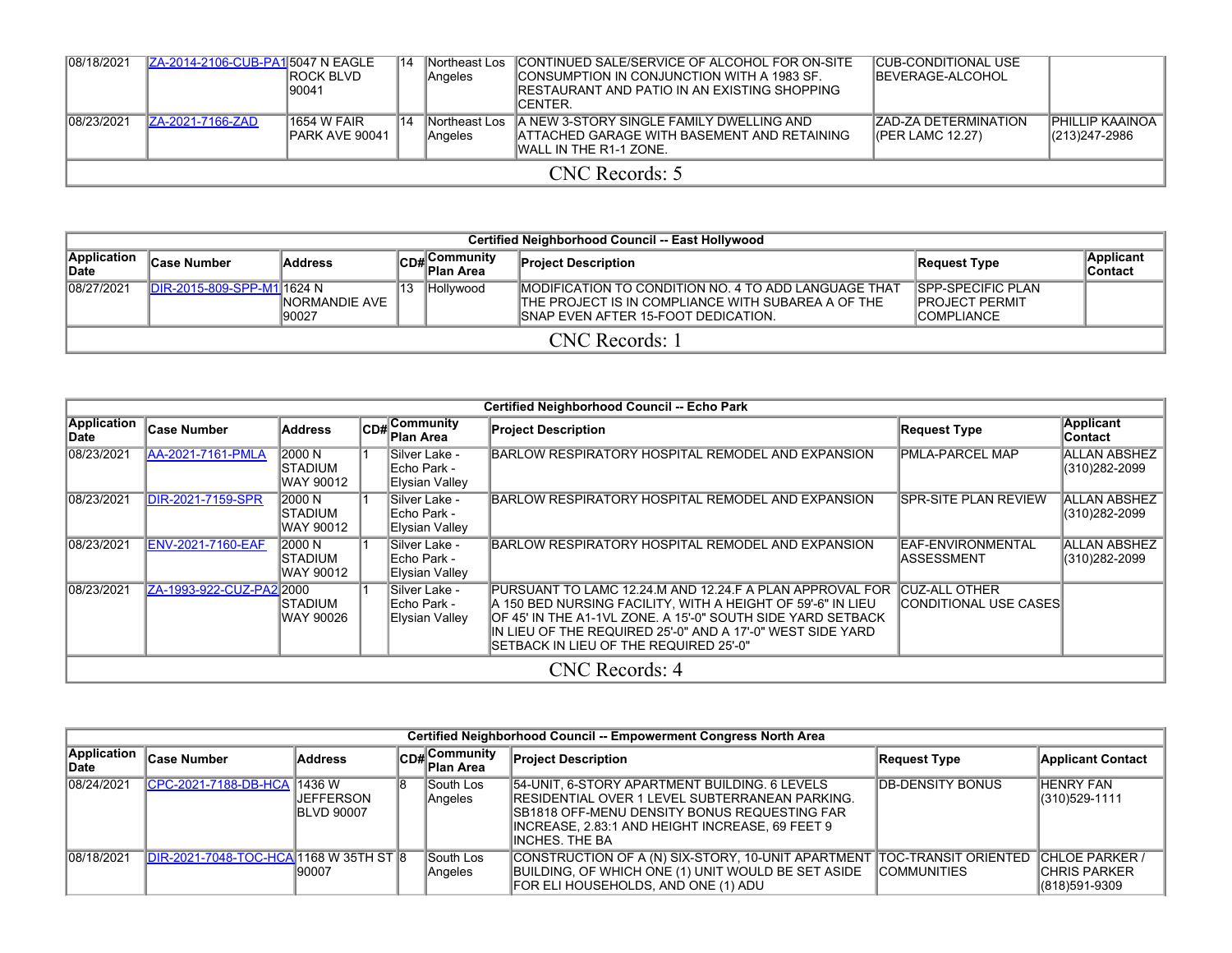| 08/18/2021 | <b>ENV-2021-7049-EAF</b> | 1168 W 35TH ST 8<br>190007                              | South Los<br>Angeles        | CONSTRUCTION OF A (N) SIX-STORY, 10-UNIT APARTMENT EAF-ENVIRONMENTAL<br>BUILDING, OF WHICH ONE (1) UNIT WOULD BE SET ASIDE ASSESSMENT<br>FOR ELI HOUSEHOLDS, AND ONE (1) ADU                                                   |                                                 | <b>CHLOE PARKER /</b><br><b>ICHRIS PARKER</b><br>1318)591-9309 |  |  |  |  |  |  |
|------------|--------------------------|---------------------------------------------------------|-----------------------------|--------------------------------------------------------------------------------------------------------------------------------------------------------------------------------------------------------------------------------|-------------------------------------------------|----------------------------------------------------------------|--|--|--|--|--|--|
| 08/24/2021 | <b>ENV-2021-7189-EAF</b> | 1436 W<br>18<br><b>IJEFFERSON</b><br><b>IBLVD 90007</b> | <b>South Los</b><br>Angeles | 54-UNIT, 6-STORY APARTMENT BUILDING, 6 LEVELS<br><b>IRESIDENTIAL OVER 1 LEVEL SUBTERRANEAN PARKING.</b><br>ISB1818 OFF-MENU DENSITY BONUS REQUESTING FAR<br>IINCREASE. 2.83:1 AND HEIGHT INCREASE. 69 FEET 9<br>INCHES. THE BA | <b>IEAF-ENVIRONMENTAL</b><br><b>IASSESSMENT</b> | <b>HENRY FAN</b><br>(310) 529-1111                             |  |  |  |  |  |  |
|            | CNC Records: 4           |                                                         |                             |                                                                                                                                                                                                                                |                                                 |                                                                |  |  |  |  |  |  |

|                      | Certified Neighborhood Council -- Glassell Park |                                 |    |                            |                                                                                                                                         |                                                   |                                         |  |  |  |  |  |  |
|----------------------|-------------------------------------------------|---------------------------------|----|----------------------------|-----------------------------------------------------------------------------------------------------------------------------------------|---------------------------------------------------|-----------------------------------------|--|--|--|--|--|--|
| Application<br>∣Date | ∣Case Number                                    | <b>Address</b>                  |    | CD# Community<br>Plan Area | <b>Project Description</b>                                                                                                              | Request Type                                      | <b>Applicant Contact</b>                |  |  |  |  |  |  |
| 08/26/2021           | IDIR-2021-7255-CDO 4055 N                       | IVERDUGO<br><b>ROAD 90065</b>   | 14 | Northeast Los<br>Angeles   | CONSTRUCTION OF A TWO (2)-STORY 919 SQUARE-FOOT<br>ISTRUCTURE THAT INCLUDES A 420SF GARAGE AND A<br>499SF ADU ABOVE THE GARAGE.         | ICDO-COMMUNITY DESIGN<br><b>IOVERLAY DISTRICT</b> | <b>ANTHONY FRANCO</b><br>(323) 286-2647 |  |  |  |  |  |  |
| 08/26/2021           | ENV-2021-7256-CE 4055 N                         | IVERDUGO I<br><b>ROAD 90065</b> | 14 | Northeast Los<br>Angeles   | CONSTRUCTION OF A TWO (2)-STORY 919 SQUARE-FOOT<br><b>ISTRUCTURE THAT INCLUDES A 420SF GARAGE AND A</b><br>1499SF ADU ABOVE THE GARAGE. | <b>CE-CATEGORICAL</b><br><b>IEXEMPTION</b>        | IANTHONY FRANCO I<br>(323) 286-2647     |  |  |  |  |  |  |
|                      | CNC Records: 2                                  |                                 |    |                            |                                                                                                                                         |                                                   |                                         |  |  |  |  |  |  |

|                      |                              |                                          |    |                                     | <b>Certified Neighborhood Council -- Greater Wilshire</b>                                                                                                                                                                                 |                                                 |                                             |
|----------------------|------------------------------|------------------------------------------|----|-------------------------------------|-------------------------------------------------------------------------------------------------------------------------------------------------------------------------------------------------------------------------------------------|-------------------------------------------------|---------------------------------------------|
| Application<br>∣Date | <b>Case Number</b>           | <b>Address</b>                           |    | $ CD_{\#} $ Community<br>∥Plan Area | <b>Project Description</b>                                                                                                                                                                                                                | <b>Request Type</b>                             | <b>Applicant Contact</b>                    |
| 08/25/2021           | CPC-2021-7217-DB-VHCA 7000 W | IMELROSE<br>IAVE 90038                   |    | Hollywood                           | <b>DB TO ALLOW THE CONSTRUCTION, USE,</b><br>IAND MAINTENANCE OF A NEW 6 STORY<br>MIXED USE BUILDING WITH 63 UNITS (6 VLI)<br>IOVER 1.865 SF COMMERCIAL. SUBT.<br>IPARKING. REDUCED REAR YARD.<br>INCREASED FAR, INCREASED HEIGHT         | <b>IDB-DENSITY BONUS</b>                        | MATTHEW@HAYDENPLANNING.COM<br>(310)614-2964 |
| 08/25/2021           | ENV-2021-7218-EAF            | 17000 W<br><b>IMELROSE</b><br>IAVE 90038 | 15 | Hollywood                           | <b>DB TO ALLOW THE CONSTRUCTION, USE,</b><br><b>JAND MAINTENANCE OF A NEW 6 STORY</b><br>MIXED USE BUILDING WITH 63 UNITS (6 VLI)<br>IOVER 1.865 SF COMMERCIAL. SUBT.<br>IPARKING. REDUCED REAR YARD.<br>IINCREASED FAR. INCREASED HEIGHT | <b>IEAF-ENVIRONMENTAL</b><br><b>IASSESSMENT</b> | MATTHEW@HAYDENPLANNING.COM<br>(310)614-2964 |
|                      |                              |                                          |    |                                     | CNC Records: 2                                                                                                                                                                                                                            |                                                 |                                             |

|                      | Certified Neighborhood Council -- Historic Highland Park |           |  |                          |                                                                       |                                                      |                                        |  |  |  |  |  |  |
|----------------------|----------------------------------------------------------|-----------|--|--------------------------|-----------------------------------------------------------------------|------------------------------------------------------|----------------------------------------|--|--|--|--|--|--|
| Application<br>lDate | <b>Case Number</b>                                       | Address   |  |                          | CD# Community Plan Project Description                                | Request Type                                         | <b>Applicant Contact</b>               |  |  |  |  |  |  |
| 08/27/2021           | <b>DIR-2021-7310-COA 302 E LIVERMORE</b>                 | TER 90042 |  | Northeast Los<br>Angeles | <b>INTERIOR REMODEL AND NEW 66 SQFT</b><br><b>IFRONT YARD BALCONY</b> | <b>COA-CERTIFICATE OF</b><br><b>IAPPROPRIATENESS</b> | <b>ITYLER THOMAS</b><br>(310) 795-0190 |  |  |  |  |  |  |
| 08/27/2021           | <b>ENV-2021-7311-CE 302 E LIVERMORE</b>                  | TER 90042 |  | Northeast Los<br>Angeles | <b>INTERIOR REMODEL AND NEW 66 SQFT</b><br><b>IFRONT YARD BALCONY</b> | <b>ICE-CATEGORICAL EXEMPTION</b>                     | <b>ITYLER THOMAS</b><br>(310) 795-0190 |  |  |  |  |  |  |
|                      | CNC Records: 2                                           |           |  |                          |                                                                       |                                                      |                                        |  |  |  |  |  |  |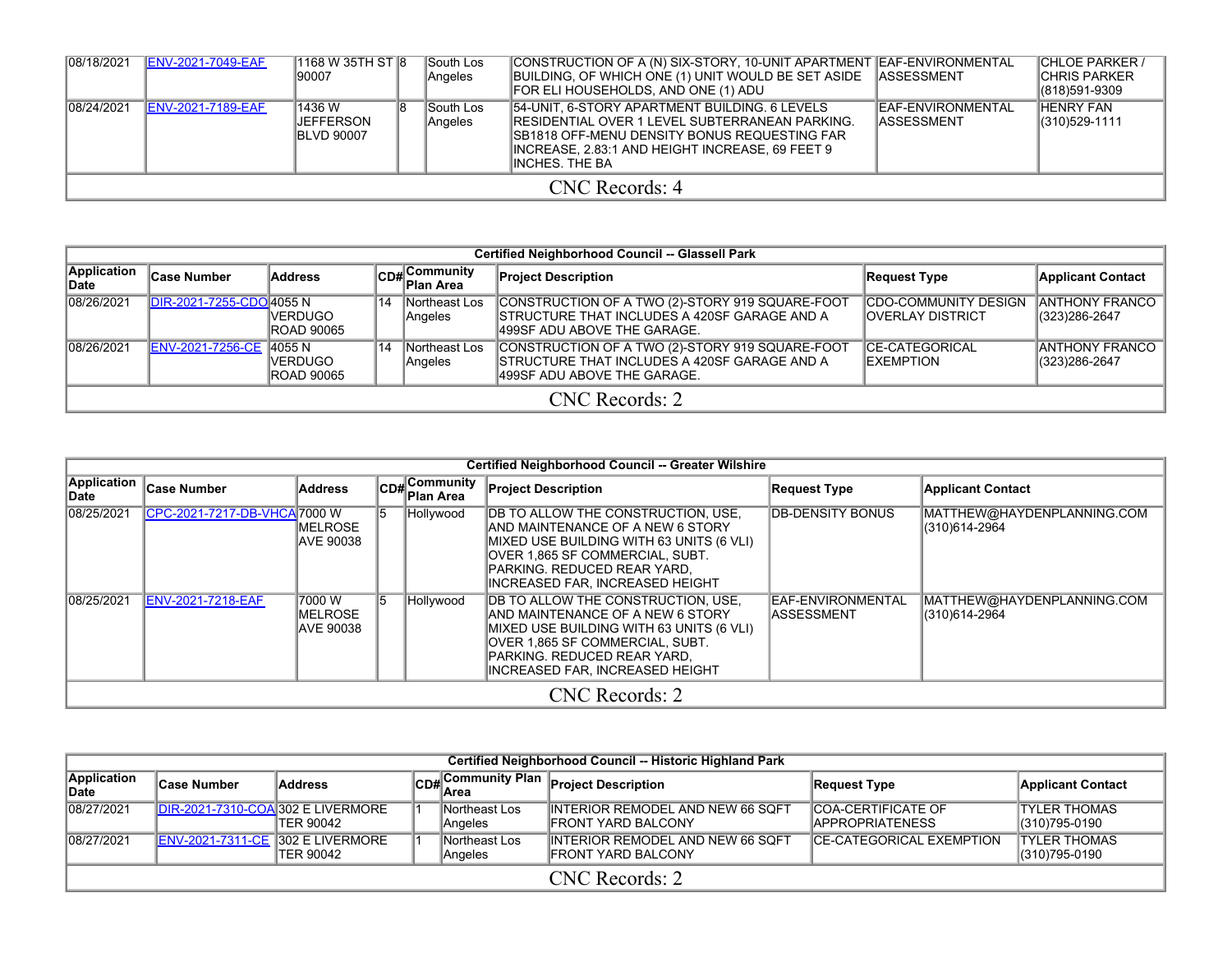|                      | Certified Neighborhood Council -- Hollywood Hills West |                    |  |                   |                                                                               |                                                |                                        |  |  |  |  |  |  |
|----------------------|--------------------------------------------------------|--------------------|--|-------------------|-------------------------------------------------------------------------------|------------------------------------------------|----------------------------------------|--|--|--|--|--|--|
| Application<br>∣Date | ∣Case Number                                           | Address            |  | CD#Community Plan | <b>Project Description</b>                                                    | Request Type                                   | <b>Applicant Contact</b>               |  |  |  |  |  |  |
| 08/18/2021           | <b>ENV-2021-7059-CE 7401 W SUNSET</b>                  | <b>IBLVD 90046</b> |  | Hollywood         | <b>IMODIFICATION TO EXISTING WTF WITHOUT</b><br><b>IEXISTING ENTITLEMENTS</b> | ICE-CATEGORICAL<br><b>IEXEMPTION</b>           | IJESSICA GREVIN<br>(949)336-1550       |  |  |  |  |  |  |
| 08/18/2021           | <b>IZA-2021-7058-CUWI7401 W SUNSET</b>                 | <b>IBLVD 90046</b> |  | Hollywood         | <b>IMODIFICATION TO EXISTING WTF WITHOUT</b><br>EXISTING ENTITLEMENTS         | <b>CUW-CONDITIONAL USE</b><br><b>IWIRELESS</b> | <b>JESSICA GREVIN</b><br>(949)336-1550 |  |  |  |  |  |  |
|                      | CNC Records: 2                                         |                    |  |                   |                                                                               |                                                |                                        |  |  |  |  |  |  |

|                     |                                         |                                                              |                 |                                  | Certified Neighborhood Council -- Hollywood Studio District                                                                                                         |                                                        |                                                   |
|---------------------|-----------------------------------------|--------------------------------------------------------------|-----------------|----------------------------------|---------------------------------------------------------------------------------------------------------------------------------------------------------------------|--------------------------------------------------------|---------------------------------------------------|
| Application<br>Date | <b>Case Number</b>                      | <b>Address</b>                                               |                 | CD#Community<br><b>Plan Area</b> | <b>Project Description</b>                                                                                                                                          | <b>Request Type</b>                                    | <b>Applicant Contact</b>                          |
| 08/18/2021          | CHC-2021-7088-HCM                       | 6000 W<br><b>SANTA</b><br><b>MONICA</b><br><b>BLVD 90038</b> |                 | 13 Hollywood                     | <b>HISTORIC-CULTURAL MONUMENT APPLICATION</b><br>FOR THE HOLLYWOOD FOREVER CEMETERY                                                                                 | <b>HCM-HISTORIC</b><br><b>CULTURAL MONUMENT</b>        | <b>MELISSA JONES</b><br>(213)847-3679             |
| 08/27/2021          | CPC-2021-7331-ZC-HD-VCU-MCUP-SPR 5601 W | <b>SANTA</b><br><b>MONICA</b><br><b>BLVD 90038</b>           | $\overline{13}$ | Hollywood                        | DEMOLITION OF EXISTING STRUCTURES AND<br>CONSTRUCTION OF APPROXIMATELY 551,258<br>SQFT OF PRODUCTION STUDIOS, OFFICE,<br>RETAIL, AND RELATED ACCESSORY USES.        | <b>ZC-ZONE CHANGE</b>                                  | <b>JERRY NEUMAN</b><br>(213)712-8145              |
| 08/18/2021          | <b>ENV-2021-7089-CE</b>                 | 6000 W<br><b>SANTA</b><br><b>MONICA</b><br><b>BLVD 90038</b> | $\overline{13}$ | <b>Hollywood</b>                 | HISTORIC-CULTURAL MONUMENT APPLICATION<br>FOR THE HOLLYWOOD FOREVER CEMETERY                                                                                        | <b>CE-CATEGORICAL</b><br><b>EXEMPTION</b>              | <b>MELISSA JONES</b><br>(213)847-3679             |
| 08/27/2021          | <b>ENV-2021-7332-EIR</b>                | 5601 W<br>SANTA<br>MONICA<br><b>BLVD 90038</b>               | $\overline{13}$ | Hollywood                        | <b>DEMOLITION OF EXISTING STRUCTURES AND</b><br>CONSTRUCTION OF APPROXIMATELY 551.258<br>SQFT OF PRODUCTION STUDIOS, OFFICE,<br>RETAIL, AND RELATED ACCESSORY USES. | EIR-ENVIRONMENTAL<br><b>IIMPACT REPORT</b>             | <b>JERRY NEUMAN</b><br>(213) 712-8145             |
| 08/27/2021          | ENV-2021-7336-CE                        | 6095W<br><b>SUNSET</b><br><b>BLVD 90028</b>                  | $\overline{13}$ | Hollywood                        | A CUP FOR THE SALE AND SERVICE OF A FULL<br>LINE OF ALCOHOL FOR OFFSITE CONSUMPTION<br>WITH AN EXISTING CONVENIENCE STORE<br><b>RESTAURANT.</b>                     | <b>CE-CATEGORICAL</b><br><b>IEXEMPTION</b>             | LARRY<br><b>MONDRAGON</b><br>(310)621-2309        |
| 08/27/2021          | <b>VTT-83478</b>                        | 5601 W<br><b>SANTA</b><br><b>MONICA</b><br><b>BLVD 90038</b> | 13              | Hollywood                        | DEMOLITION OF EXISTING STRUCTURES AND<br>CONSTRUCTION OF APPROXIMATELY 551.258<br>SQFT OF PRODUCTION STUDIOS, OFFICE,<br>RETAIL, AND RELATED ACCESSORY USES.        | <b>VESTING TENTATIVE</b><br><b>TRACT</b>               | <b>JERRY NEUMAN</b><br>(213) 712-8145             |
| 08/27/2021          | ZA-2021-7335-CUB                        | 6095W<br><b>SUNSET</b><br><b>BLVD 90028</b>                  | $\overline{13}$ | Hollywood                        | A CUP FOR THE SALE AND SERVICE OF A FULL<br>LINE OF ALCOHOL FOR OFFSITE CONSUMPTION<br>WITH AN EXISTING CONVENIENCE STORE<br><b>RESTAURANT.</b>                     | <b>CUB-CONDITIONAL USE</b><br><b>IBEVERAGE-ALCOHOL</b> | <b>LARRY</b><br><b>MONDRAGON</b><br>(310)621-2309 |
|                     |                                         |                                                              |                 |                                  | CNC Records: 7                                                                                                                                                      |                                                        |                                                   |

|                      | ' United<br><br>பஃ<br><b>ILDUA</b> |         |                        |         |                          |  |  |  |  |  |  |  |
|----------------------|------------------------------------|---------|------------------------|---------|--------------------------|--|--|--|--|--|--|--|
| ∄Annlicatior<br>Date | ımber<br>$-0.0$                    | Addresr | ommunitv<br>^-<br>area | ription | Type<br>,,,,,,,,,<br>cэl |  |  |  |  |  |  |  |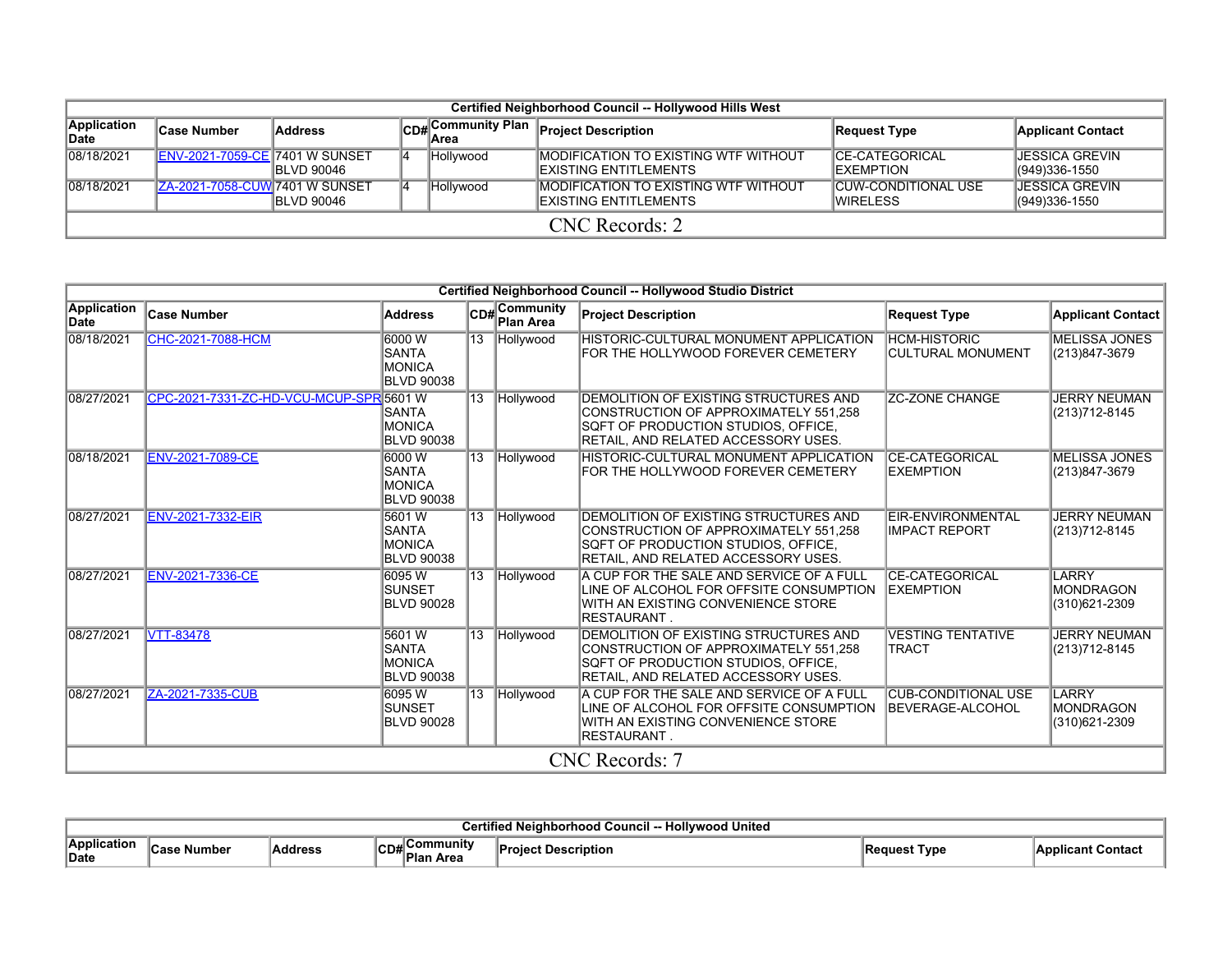| 08/18/2021 | ENV-2021-7035-CE 6100 W                  | IFRANKLIN AVE<br>90028          | '13 | Hollywood | CONVERT EXISTING SERVICE BAYS TO FOODMART.                                                                                             | <b>ICE-CATEGORICAL</b><br><b>IEXEMPTION</b> | <b>YASMIN</b><br>TABATABAYI<br>(661) 250-9300 |  |  |  |  |  |
|------------|------------------------------------------|---------------------------------|-----|-----------|----------------------------------------------------------------------------------------------------------------------------------------|---------------------------------------------|-----------------------------------------------|--|--|--|--|--|
| 08/23/2021 | <b>ENV-2021-7146-EAF 6435 W QUEBEC 4</b> | DR 90068                        |     | Hollywood | <b>IHAUL ROUTE FOR THE CONSTRUCTION USE AND</b><br><b>IMAINTENANCE OF A NEW 2-STORY SINGLE-FAMILY</b><br>DWELLING WITH BASEMENT GARAGE | <b>IEAF-ENVIRONMENTAL</b><br>IASSESSMENT    | <b>CITLALY LEPE</b><br>$ (714)900-6767$       |  |  |  |  |  |
| 08/18/2021 | ZA-2021-7034-ZV                          | 6100 W<br>FRANKLIN AVE<br>90028 |     | Hollywood | <b>CONVERT EXISTING SERVICE BAYS TO FOODMART.</b>                                                                                      | <b>IZV-ZONE VARIANCE</b>                    | YASMIN<br>TABATABAYI<br>(661) 250-9300        |  |  |  |  |  |
|            | CNC Records: 3                           |                                 |     |           |                                                                                                                                        |                                             |                                               |  |  |  |  |  |

| <b>Certified Neighborhood Council -- MacArthur Park</b> |                                         |                    |  |                           |                                                                                                      |                                                  |                                        |  |  |  |  |  |
|---------------------------------------------------------|-----------------------------------------|--------------------|--|---------------------------|------------------------------------------------------------------------------------------------------|--------------------------------------------------|----------------------------------------|--|--|--|--|--|
| Application<br>∣Date                                    | <b>Case Number</b>                      | Address            |  | CD#Community<br>Plan Area | <b>Project Description</b>                                                                           | Request Type                                     | <b>Applicant Contact</b>               |  |  |  |  |  |
| 08/25/2021                                              | DIR-2021-7221-CDP 2501 W WILSHIRE       | <b>IBLVD 90057</b> |  | Westlake                  | <b>CDP PER 12.20.2 TO RE-ESTABLISH EXISTING</b><br><b>IRESTAURANT AND EXISTING BASEMENT THEATER.</b> | <b>CDP-COASTAL</b><br><b>IDEVELOPMENT PERMIT</b> | <b>ISEAN CASEY</b><br>(323)428-0785    |  |  |  |  |  |
| 08/25/2021                                              | <b>ENV-2021-7222-CE 2501 W WILSHIRE</b> | <b>IBLVD 90057</b> |  | Westlake                  | <b>CDP PER 12.20.2 TO RE-ESTABLISH EXISTING</b><br>IRESTAURANT AND EXISTING BASEMENT THEATER.        | <b>ICE-CATEGORICAL</b><br><b>IEXEMPTION</b>      | <b>ISEAN CASEY</b><br>$ (323)428-0785$ |  |  |  |  |  |
|                                                         | CNC Records: 2                          |                    |  |                           |                                                                                                      |                                                  |                                        |  |  |  |  |  |

|                      | <b>Certified Neighborhood Council -- Mid City West</b> |                                      |  |                                                  |                                                                                                                                                                                                             |                 |                                                             |  |  |  |  |  |  |
|----------------------|--------------------------------------------------------|--------------------------------------|--|--------------------------------------------------|-------------------------------------------------------------------------------------------------------------------------------------------------------------------------------------------------------------|-----------------|-------------------------------------------------------------|--|--|--|--|--|--|
| Application<br>∣Date | Case Number                                            | Address                              |  | .Communitv<br>lCD#∣ <sup>COm.</sup><br>Plan Area | <b>Project Description</b>                                                                                                                                                                                  | Request Type    | <b>Applicant Contact</b>                                    |  |  |  |  |  |  |
| 08/27/2021           | IENV-2021-7302-CEI429 N                                | <b>IGENESEE</b><br><b>JAVE 90036</b> |  | Wilshire                                         | <b>IRAO TO PERMIT THE REMOVAL OF BAY WINDOWS ON THE</b><br>SOUTH FACADE OF AN EXISTING HISTORIC RESOURCE AND EXEMPTION<br>ITO PERMIT AN 8-FOOT DRIVEWAY WIDTH IN LIEU OF 10<br>IFEET IN THE RD1.5-1-O ZONE. | ICE-CATEGORICAL | IEMILY M.<br><b>IROSEDALE-KOUSOULIS</b><br>$ (626)688-4041$ |  |  |  |  |  |  |
|                      | CNC Records: 1                                         |                                      |  |                                                  |                                                                                                                                                                                                             |                 |                                                             |  |  |  |  |  |  |

|                      | <b>Certified Neighborhood Council -- NoHo</b> |                                                                 |  |                                     |                                                                                     |                                             |                                        |  |  |  |  |  |
|----------------------|-----------------------------------------------|-----------------------------------------------------------------|--|-------------------------------------|-------------------------------------------------------------------------------------|---------------------------------------------|----------------------------------------|--|--|--|--|--|
| Application<br>lDate | <b>Case Number</b>                            | <b>Address</b>                                                  |  | CD# Community Plan                  | <b>Project Description</b>                                                          | Request Type                                | <b>Applicant Contact</b>               |  |  |  |  |  |
| 08/24/2021           |                                               | <b>ENV-2021-7186-CE 10859 W BURBANK 2</b><br><b>IBLVD 91601</b> |  | North Hollywood -<br>Valley Village | CHANGE OF USE FROM STORE/WAREHOUSE TO<br><b>IRECORDING STUDIO IN THE C2-1 ZONE.</b> | <b>ICE-CATEGORICAL</b><br><b>IEXEMPTION</b> | <b>INICK LEATHERS</b><br>(310)994-6657 |  |  |  |  |  |
| 08/24/2021           | ZA-2021-7185-CU                               | $10859$ W BURBANK 2<br><b>IBLVD 91601</b>                       |  | North Hollywood -<br>Valley Village | CHANGE OF USE FROM STORE/WAREHOUSE TO<br><b>IRECORDING STUDIO IN THE C2-1 ZONE.</b> | <b>CU-CONDITIONAL USE</b>                   | <b>INICK LEATHERS</b><br>(310)994-6657 |  |  |  |  |  |
|                      | CNC Records: 2                                |                                                                 |  |                                     |                                                                                     |                                             |                                        |  |  |  |  |  |

|                     | North<br>Westwood<br><b>Council</b> |        |                                             |          |             |       |  |  |  |  |  |
|---------------------|-------------------------------------|--------|---------------------------------------------|----------|-------------|-------|--|--|--|--|--|
| Application<br>Date | ımbeı                               | ddress | ∖Communitv<br>◡◡<br>'lDla<br>⊦ Area<br>∽lä. | scribuon | ` Type<br>. | .cant |  |  |  |  |  |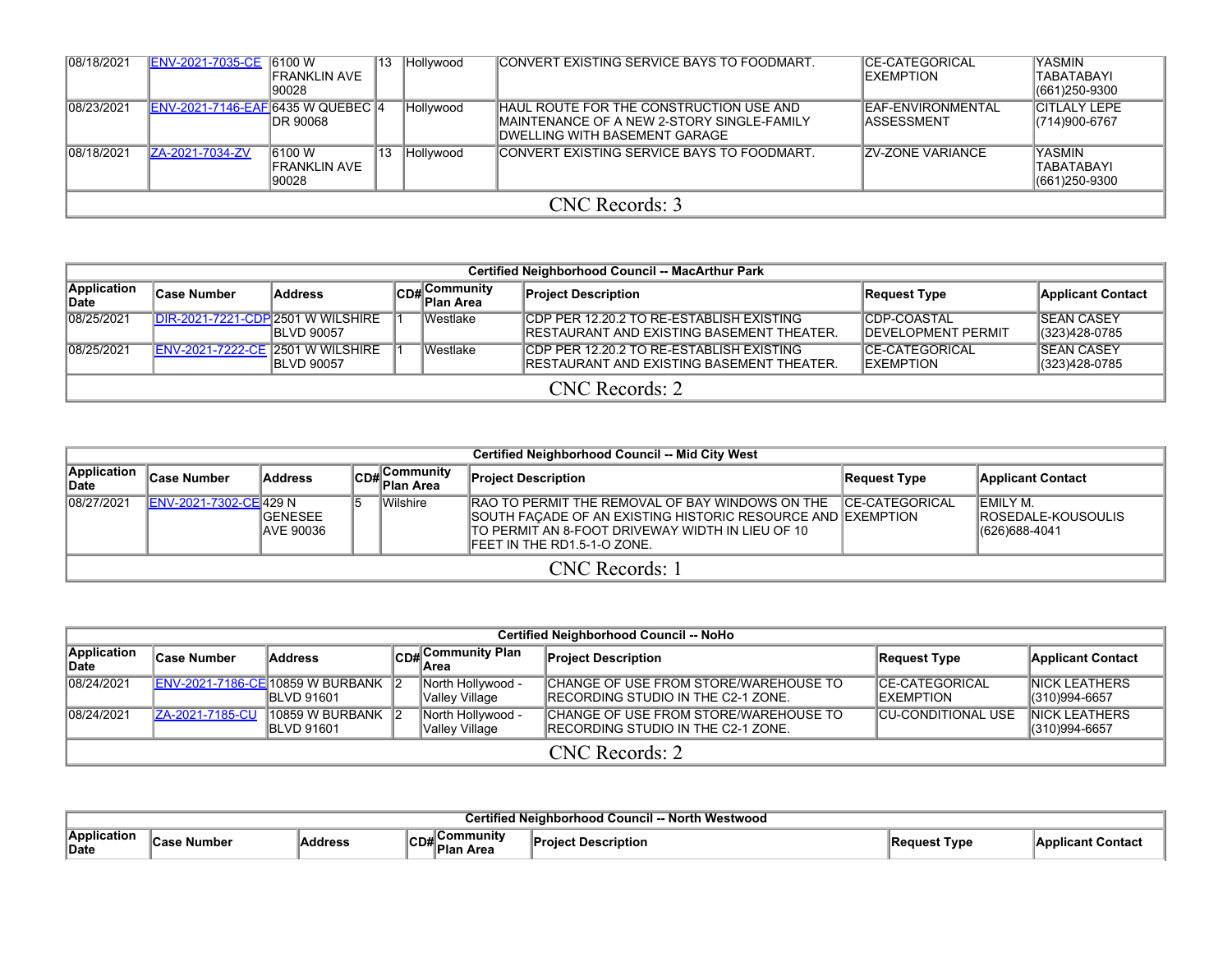| 08/19/2021 | DIR-2021-7085-DRB-SPP 1059 S | <b>IBROXTON AVE</b><br>190024           |  | lWestwood | INSTALLATION OF ONE (1) ILLUMINATED WALL SIGN<br>LOCATED IN THE WESTWOOD VILLAGE SPECIFIC PLAN<br>IZONED C4-2D-O. | <b>IDRB-DESIGN REVIEW</b><br><b>IBOARD</b>  | <b>IWON YONG YOON</b><br>(213)507-0956 |  |  |  |
|------------|------------------------------|-----------------------------------------|--|-----------|-------------------------------------------------------------------------------------------------------------------|---------------------------------------------|----------------------------------------|--|--|--|
| 08/19/2021 | <b>ENV-2021-7086-CE</b>      | 1059 S<br><b>IBROXTON AVE</b><br>190024 |  | Westwood  | INSTALLATION OF ONE (1) ILLUMINATED WALL SIGN<br>LOCATED IN THE WESTWOOD VILLAGE SPECIFIC PLAN<br>IZONED C4-2D-O. | <b>ICE-CATEGORICAL</b><br><b>IEXEMPTION</b> | IWON YONG YOON<br>(213)507-0956        |  |  |  |
|            | CNC Records: 2               |                                         |  |           |                                                                                                                   |                                             |                                        |  |  |  |

|                      |                                |                                     |                 |                           | Certified Neighborhood Council -- Northridge South                                                                                                                                           |                                                |                                                   |
|----------------------|--------------------------------|-------------------------------------|-----------------|---------------------------|----------------------------------------------------------------------------------------------------------------------------------------------------------------------------------------------|------------------------------------------------|---------------------------------------------------|
| Application<br>lDate | <b>Case Number</b>             | Address                             |                 | CD#Community<br>Plan Area | <b>Project Description</b>                                                                                                                                                                   | Request Type                                   | <b>Applicant Contact</b>                          |
| 08/18/2021           | ENV-2021-7063-CE 9038 N        | <b>BALBOA</b><br><b>IBLVD 91325</b> | 12 <sup>2</sup> | Northridge                | A CUP FOR THE SALE AND SERVICE OF A FULL LINE OF<br><b>IALCOHOL FOR OFFSITE CONSUMPTION IN AN EXISTING 12.912</b><br>ISF SPACE FOR A PROPOSED DRUG STORE RETAIL CHAIN.<br><b>IRESTAURANT</b> | <b>CE-CATEGORICAL</b><br><b>EXEMPTION</b>      | <b>MARGARET</b><br>TAYLOR<br>(818)398-2740        |
| 08/18/2021           | <b>ZA-2021-7061-CUB 9038 N</b> | <b>BALBOA</b><br><b>IBLVD 91325</b> | 12              | Northridge                | A CUP FOR THE SALE AND SERVICE OF A FULL LINE OF<br>ALCOHOL FOR OFFSITE CONSUMPTION IN AN EXISTING 12,912<br>ISF SPACE FOR A PROPOSED DRUG STORE RETAIL CHAIN.<br><b>IRESTAURANT</b>         | <b>CUB-CONDITIONAL USE</b><br>BEVERAGE-ALCOHOL | <b>MARGARET</b><br><b>TAYLOR</b><br>(818)398-2740 |
|                      |                                |                                     |                 |                           | CNC Records: 2                                                                                                                                                                               |                                                |                                                   |

|                            |                         |                                                     |                              | <b>Certified Neighborhood Council -- Pico Union</b>                                                                                                                                                                         |                                                |                                                       |
|----------------------------|-------------------------|-----------------------------------------------------|------------------------------|-----------------------------------------------------------------------------------------------------------------------------------------------------------------------------------------------------------------------------|------------------------------------------------|-------------------------------------------------------|
| <b>Application</b><br>Date | <b>Case Number</b>      | <b>Address</b>                                      | $CD#$ Community<br>Plan Area | <b>Project Description</b>                                                                                                                                                                                                  | <b>Request Type</b>                            | <b>Applicant Contact</b>                              |
| 08/17/2021                 |                         | ENV-2021-7008-CE 1436 S VERMONT<br><b>AVE 90006</b> | South Los<br>Angeles         | A CONDITIONAL USE PERMIT TO ALLOW THE ON-SITE SALE<br>IAND CONSUMPTION OF BEER AND WINE IN CONJUNCTION.<br>IWITH AN EXISTING 4097 SQ. FT. RESTAURANT HAVING 128<br>INDOOR SEATS, LIVE ENTERTAINMEN AND HOURS OF OPER        | <b>CE-CATEGORICAL</b><br><b>IEXEMPTION</b>     | <b>ARIEL GUTIERREZ</b><br>(213)909-3335               |
| 08/18/2021                 | ENV-2021-7066-CE 1051 W | <b>WASHINGTON</b><br><b>IBLVD 90015</b>             | Westlake                     | A CUP FOR THE SALE AND SERVICE OF BEER & WINE FOR<br><b>IONSITE CONSUMPTION WITH AN EXISTING RESTAURANT AND</b><br>ICOMMERCIAL CORNER REGULATIONS.                                                                          | <b>CE-CATEGORICAL</b><br>EXEMPTION             | <b>PATRICK</b><br><b>PANZARELLO</b><br>(818)310-8589  |
| 08/17/2021                 |                         | ZA-2021-7007-CUB 1436 S VERMONT 1<br>IAVE 90006     | South Los<br>Angeles         | IA CONDITIONAL USE PERMIT TO ALLOW THE ON-SITE SALE<br><b>IAND CONSUMPTION OF BEER AND WINE IN CONJUNCTION</b><br>IWITH AN EXISTING 4097 SQ. FT. RESTAURANT HAVING 128<br>INDOOR SEATS, LIVE ENTERTAINMEN AND HOURS OF OPER | <b>CUB-CONDITIONAL USE</b><br>BEVERAGE-ALCOHOL | <b>ARIEL GUTIERREZ</b><br>(213)909-3335               |
| 08/18/2021                 | ZA-2021-7065-CUB 1051 W | <b>WASHINGTON</b><br><b>BLVD 90015</b>              | Westlake                     | A CUP FOR THE SALE AND SERVICE OF BEER & WINE FOR<br>IONSITE CONSUMPTION WITH AN EXISTING RESTAURANT AND<br>ICOMMERCIAL CORNER REGULATIONS.                                                                                 | <b>CUB-CONDITIONAL USE</b><br>BEVERAGE-ALCOHOL | <b>PATRICK</b><br><b>IPANZARELLO</b><br>(818)310-8589 |
|                            |                         |                                                     |                              | CNC Records: 4                                                                                                                                                                                                              |                                                |                                                       |

| City<br>Studio<br>.<br>™noo.     |                             |                |          |                      |          |      |                       |  |  |
|----------------------------------|-----------------------------|----------------|----------|----------------------|----------|------|-----------------------|--|--|
| . .<br>Applica<br>. חחיי<br>Date | Num.<br>-<br>NUIINGI<br>vaə | <b>Address</b> | ^™<br>൛൰ | <b>Dias</b><br>≞Are⊾ | ™ridtio. | ™vp. | Applicant<br>∜Contac. |  |  |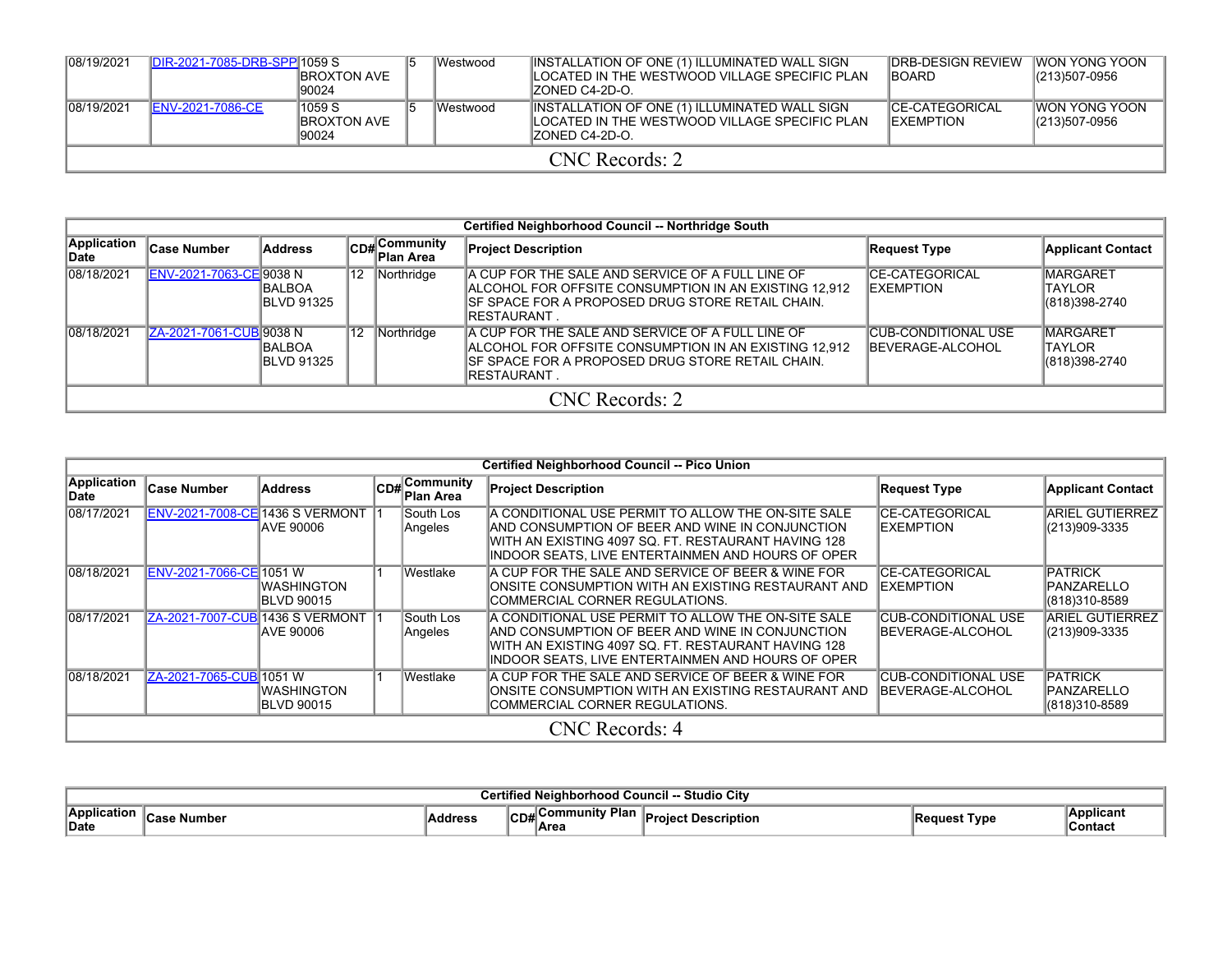| 08/17/2021 | CPC-2021-7012-DB-MCUP-WDI-SPP-SPR-VHCA 12805 W | VENTURA<br><b>BLVD 91604</b>                   | Sherman Oaks -<br>Studio City -<br>Toluca Lake -<br>Cahuenga Pass | DEMOLITION OF (E) HOTEL FOR<br>PROPOSED ~650,996 SQ FT MIXED USE<br>PROJECT WITHIN 3 BLDGS WITH MAX<br>HEIGHT OF 94 FT THAT INCLUDES 520<br> MULTIFAM UNITS (78 VLI) & ~45.945 SQ FT<br>COMMERCIAL SPACE. 1385 PARKING S         | <b>DB-DENSITY BONUS</b>                                     | MATT DZUREC  <br>(310) 254-9052                 |
|------------|------------------------------------------------|------------------------------------------------|-------------------------------------------------------------------|----------------------------------------------------------------------------------------------------------------------------------------------------------------------------------------------------------------------------------|-------------------------------------------------------------|-------------------------------------------------|
| 08/19/2021 | <b>DIR-2021-7095-TOC-HCA</b>                   | 4021 N<br><b>RADFORD</b><br>AVE 91604          | Sherman Oaks -<br>Studio City -<br>Toluca Lake -<br>Cahuenga Pass | A NEW 6-STORY, 50,979SF MIXED-USE<br>BUILDING WITH GROUND FLOOR<br>COMMERCIAL AND 58 RESIDENTIAL UNITS<br>ON LEVELS 2-6, OVER TWO LEVELS OF<br>SUBTERRANEAN PARKING; DEMOLITION<br>OF THE EXISTING STRUCTURES.                   | <b>TOC-TRANSIT</b><br><b>ORIENTED</b><br><b>COMMUNITIES</b> | <b>SAM</b><br><b>ASLANIAN</b><br>(818) 383-3237 |
| 08/17/2021 | <b>ENV-2021-7013-EAF</b>                       | 12805 W<br><b>VENTURA</b><br><b>BLVD 91604</b> | Sherman Oaks -<br>Studio City -<br>Toluca Lake -<br>Cahuenga Pass | DEMOLITION OF (E) HOTEL FOR<br>PROPOSED ~650,996 SQ FT MIXED USE<br><b>IPROJECT WITHIN 3 BLDGS WITH MAX</b><br>HEIGHT OF 94 FT THAT INCLUDES 520<br> MULTIFAM UNITS (78 VLI) & ~45,945 SQ FT<br>COMMERCIAL SPACE. 1385 PARKING S | EAF-ENVIRONMENTAL<br><b>ASSESSMENT</b>                      | <b>MATT DZUREC</b><br>(310)254-9052             |
| 08/19/2021 | <b>ENV-2021-7096-EAF</b>                       | 4021 N<br><b>RADFORD</b><br><b>AVE 91604</b>   | Sherman Oaks -<br>Studio City -<br>Toluca Lake -<br>Cahuenga Pass | A NEW 6-STORY, 50,979SF MIXED-USE<br>BUILDING WITH GROUND FLOOR<br>COMMERCIAL AND 58 RESIDENTIAL UNITS<br>ON LEVELS 2-6, OVER TWO LEVELS OF<br>SUBTERRANEAN PARKING: DEMOLITION<br>OF THE EXISTING STRUCTURES.                   | EAF-ENVIRONMENTAL<br>ASSESSMENT                             | <b>SAM</b><br><b>ASLANIAN</b><br>(818) 383-3237 |
|            |                                                |                                                | CNC Records: 4                                                    |                                                                                                                                                                                                                                  |                                                             |                                                 |

|                      | Certified Neighborhood Council -- Van Nuys |                      |  |                                                 |                                                                                                                                                                                                           |                               |                             |  |  |  |  |  |  |  |
|----------------------|--------------------------------------------|----------------------|--|-------------------------------------------------|-----------------------------------------------------------------------------------------------------------------------------------------------------------------------------------------------------------|-------------------------------|-----------------------------|--|--|--|--|--|--|--|
| Application<br>∣Date | <b>Case Number</b>                         | <b>Address</b>       |  | Communitv<br>lCD#∣ <sup>COm.</sup><br>Plan Area | <b>Project Description</b>                                                                                                                                                                                | Request Type                  | Applicant<br><b>Contact</b> |  |  |  |  |  |  |  |
| 08/23/2021           | CPC-2019-6375-CU-DB-ZV-PHP-1A 13921 W      | IVANOWEN ST<br>91405 |  | IVan Nuvs -<br>North Sherman<br>lOaks           | CONDITIONAL USE TO EXCEED DENSITY. DENSITY BONUS<br>(WITH ON AND OFF MENU INCENTIVES) AND ZONE VARIANCE<br>TO CONSTRUCT A FOUR STORY APARTMENT, WITH BASEMENT<br>PARKING GARAGE. AND A TOTAL OF 15 UNITS. | <b>CU-CONDITIONAL</b><br>IUSE |                             |  |  |  |  |  |  |  |
|                      |                                            |                      |  |                                                 | CNC Records: 1                                                                                                                                                                                            |                               |                             |  |  |  |  |  |  |  |

|                             | <b>Certified Neighborhood Council -- Venice</b> |                                                   |    |                                   |                                                                                                                                                                                                                                      |                                           |                                               |  |  |  |  |  |
|-----------------------------|-------------------------------------------------|---------------------------------------------------|----|-----------------------------------|--------------------------------------------------------------------------------------------------------------------------------------------------------------------------------------------------------------------------------------|-------------------------------------------|-----------------------------------------------|--|--|--|--|--|
| <b>Application</b><br>∣Date | <b>Case Number</b>                              | Address                                           |    | , Community<br>CD#Ou<br>Plan Area | <b>Project Description</b>                                                                                                                                                                                                           | Request Type                              | <b>Applicant Contact</b>                      |  |  |  |  |  |
| 08/26/2021                  | <b>DIR-2021-7265-CDP-MEL</b>                    | 511 E<br><b>IRIALTO AVE</b><br>190291             | 11 | Venice                            | CONVERSION AND CHANGE OF USE FOR A GROUND FLOOR COPP-COASTAL<br>IADU. UNABLE TO PROVIDE ADDITIONAL PARKING SPACE<br>FOR THE ADU AS LOT IS SUBSTANDARD, MAINTAIN<br>IEXISTING TEN ON-SITE PARKING SPACES. LOCATED IN<br>ISINGLE JURIS | <b>IDEVELOPMENT PERMIT</b>                | <b>TAYLOR FRANCIS</b><br>$ (612)578-9557$     |  |  |  |  |  |
| 08/26/2021                  | DIR-2021-7275-CDP-SPP                           | 2321 S<br>IABBOT<br>IKINNEY<br><b>IBLVD 90291</b> | 11 | Venice                            | ICDP & SPP FOR CHANGE OF USE OF THE RETAIL MARKET<br>AND OFFICE TO FITNESS GYM/CAFE IN THE VENICE<br>ICOASTAL ZONE AND C2-1 ZONE.                                                                                                    | CDP-COASTAL<br><b>IDEVELOPMENT PERMIT</b> | <b>DANA PRIETO</b><br>$ (310)283-9257$        |  |  |  |  |  |
| 08/26/2021                  | DIR-2021-7282-CDP-MEL                           | 1776 E<br>ISUNSET AVE<br>90291                    | 11 | Venice                            | CONVERSION OF (E) DETACHED STORAGE SHED TO ADU,<br>I(N) BLOCK WALL                                                                                                                                                                   | CDP-COASTAL<br><b>IDEVELOPMENT PERMIT</b> | IJANAYE.<br><b>CALLAGHAN</b><br>(805)367-6914 |  |  |  |  |  |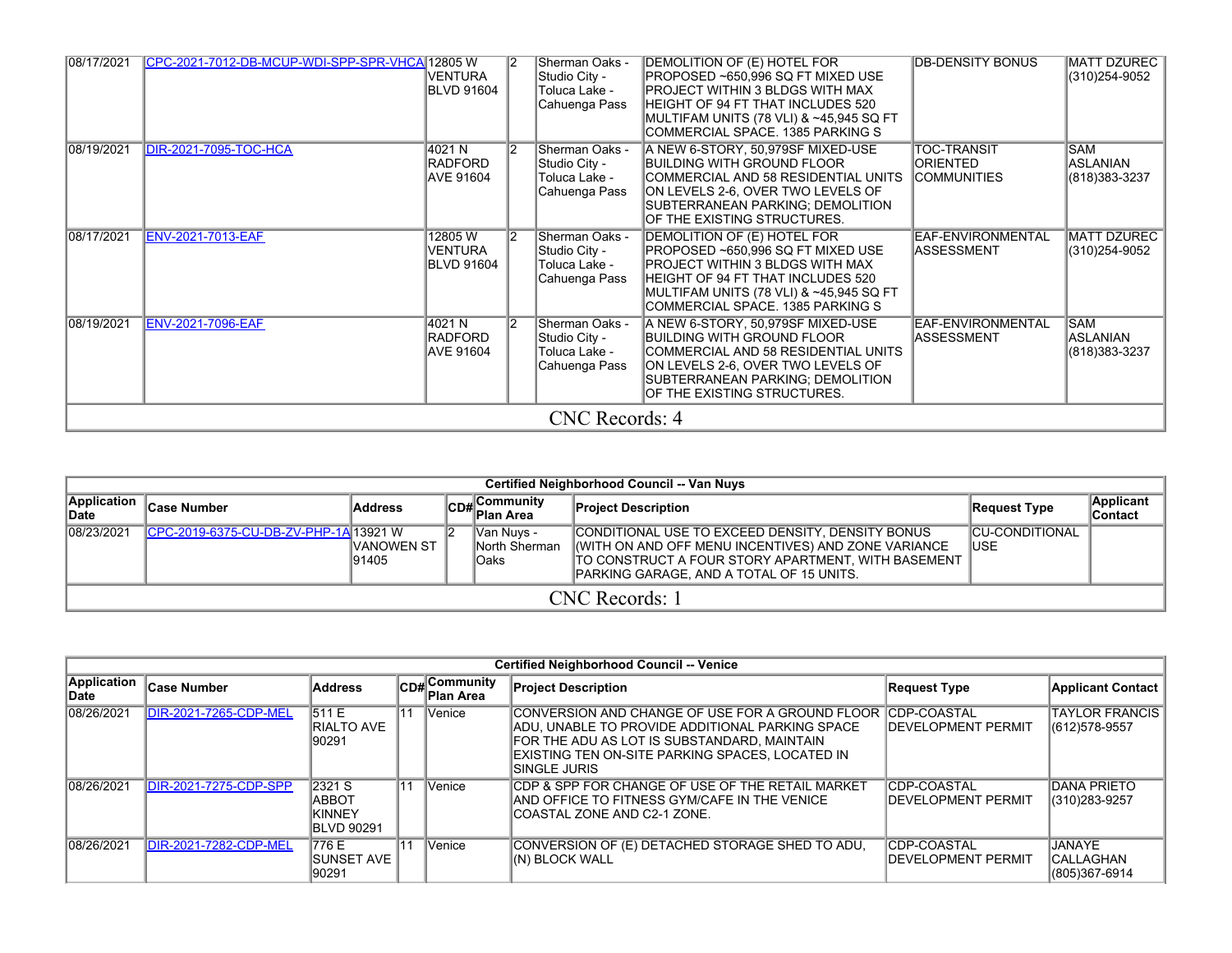| 08/25/2021 | <b>ENV-2021-7224-CE</b>        | 1217S<br><b>OCEAN</b><br><b>FRONT</b><br><b>WALK 90291</b> | 11              | Venice | A CDP TO RE-ESTABLISH EXISTING RESTAURANT AND<br>EXISTING BASEMENT THEATER.                                                                                                                                                          | <b>CE-CATEGORICAL</b><br><b>EXEMPTION</b>      | <b>ELIZABETH</b><br><b>PETERSON</b><br>(213)620-1904  |
|------------|--------------------------------|------------------------------------------------------------|-----------------|--------|--------------------------------------------------------------------------------------------------------------------------------------------------------------------------------------------------------------------------------------|------------------------------------------------|-------------------------------------------------------|
| 08/25/2021 | <b>ENV-2021-7230-CE</b>        | 644 E<br><b>SUNSET AVE</b><br>90291                        | $\overline{11}$ | Venice | RELIEF FOR OVER-IN-HEIGHT FENCE, INCLUDING 8'-0"<br>FENCE & 8'-0 GATE IN THE REQUIRED 15 FOOT FRONT YARD LEXEMPTION<br>SETBACK AND 16'-0" LANDSCAPING IN THE SY SETBACK IN<br>LIEU OF THE 3'-6" FY SETBACK & 8' IN SY                | <b>CE-CATEGORICAL</b>                          | <b>TONY RUSSO</b><br>(408) 655-0998                   |
| 08/26/2021 | <b>ENV-2021-7267-CE</b>        | 511 E<br><b>RIALTO AVE</b><br>90291                        | $\overline{11}$ | Venice | CONVERSION AND CHANGE OF USE FOR A GROUND FLOOR ICE-CATEGORICAL<br>ADU. UNABLE TO PROVIDE ADDITIONAL PARKING SPACE<br>FOR THE ADU AS LOT IS SUBSTANDARD. MAINTAIN<br>EXISTING TEN ON-SITE PARKING SPACES, LOCATED IN<br>SINGLE JURIS | <b>EXEMPTION</b>                               | <b>TAYLOR FRANCIS</b><br>(612)578-9557                |
| 08/26/2021 | <b>ENV-2021-7276-CE</b>        | 2321 S<br>ABBOT<br><b>KINNEY</b><br><b>BLVD 90291</b>      | $\overline{11}$ | Venice | CDP & SPP FOR CHANGE OF USE OF THE RETAIL MARKET<br>AND OFFICE TO FITNESS GYM/CAFE IN THE VENICE<br>ICOASTAL ZONE AND C2-1 ZONE.                                                                                                     | <b>CE-CATEGORICAL</b><br><b>EXEMPTION</b>      | <b>DANA PRIETO</b><br>(310)283-9257                   |
| 08/26/2021 | <b>ENV-2021-7283-CE</b>        | 776 E<br><b>SUNSET AVE</b><br>90291                        | $\overline{11}$ | Venice | CONVERSION OF (E) DETACHED STORAGE SHED TO ADU,<br>(N) BLOCK WALL                                                                                                                                                                    | <b>CE-CATEGORICAL</b><br>EXEMPTION             | <b>JANAYE</b><br><b>CALLAGHAN</b><br>(805)367-6914    |
| 08/25/2021 | ZA-2021-7223-CUB-CU-CDP 1217 S | <b>OCEAN</b><br><b>FRONT</b><br><b>WALK 90291</b>          | $\overline{11}$ | Venice | A CDP TO RE-ESTABLISH EXISTING RESTAURANT AND<br><b>EXISTING BASEMENT THEATER.</b>                                                                                                                                                   | <b>CUB-CONDITIONAL USE</b><br>BEVERAGE-ALCOHOL | <b>ELIZABETH</b><br><b>IPETERSON</b><br>(213)620-1904 |
| 08/25/2021 | ZA-2021-7229-F                 | 644 E<br><b>SUNSET AVE</b><br>90291                        | $\overline{11}$ | Venice | RELIEF FOR OVER-IN-HEIGHT FENCE, INCLUDING 8'-0"<br>FENCE & 8'-0 GATE IN THE REQUIRED 15 FOOT FRONT YARD<br>SETBACK AND 16'-0" LANDSCAPING IN THE SY SETBACK IN<br>LIEU OF THE 3'-6" FY SETBACK & 8' IN SY                           | <b>F-FENCE HEIGHT</b>                          | <b>TONY RUSSO</b><br>(408)655-0998                    |
|            |                                |                                                            |                 |        | CNC Records: 10                                                                                                                                                                                                                      |                                                |                                                       |

|                      | Certified Neighborhood Council -- West Los Angeles Sawtelle |                               |  |                            |                                                                                                                                                                                                          |                                     |                       |  |  |  |  |  |
|----------------------|-------------------------------------------------------------|-------------------------------|--|----------------------------|----------------------------------------------------------------------------------------------------------------------------------------------------------------------------------------------------------|-------------------------------------|-----------------------|--|--|--|--|--|
| Application<br>∣Date | ∣Case Number                                                | <b>Address</b>                |  | CD# Community<br>Plan Area | <b>Project Description</b>                                                                                                                                                                               | Request Type                        | Applicant<br>∣Contact |  |  |  |  |  |
| 08/16/2021           | ADM-2021-3739-DB-HCA-1A 1814 S                              | <b>IFEDERAL AVE</b><br>190025 |  | lWest Los<br>Angeles       | <b>IDB TO ALLOW THE CONSTRUCTION AND MAINTENANCE OF A NEW 5-</b><br>STORY APARTMENT BUILDING CONTAINING 11 UNITS (1 VLI). ON MENU<br>IINCENTIVES TO REDUCE SIDE YARD BY 20% AND INCREASE HEIGHT BY 11' I | <b>IDB-DENSITY</b><br><b>IBONUS</b> |                       |  |  |  |  |  |
|                      | CNC Records: 1                                              |                               |  |                            |                                                                                                                                                                                                          |                                     |                       |  |  |  |  |  |

|                                |                                      |                                                |     |                                | Certified Neighborhood Council -- Westchester/Playa del Rey                                                                                                                                                                       |                                              |                                     |
|--------------------------------|--------------------------------------|------------------------------------------------|-----|--------------------------------|-----------------------------------------------------------------------------------------------------------------------------------------------------------------------------------------------------------------------------------|----------------------------------------------|-------------------------------------|
| <b>Application</b> 1.<br>∣Date | <b>Case Number</b>                   | <b>Address</b>                                 |     | CD#Community<br>Plan Area      | <b>Project Description</b>                                                                                                                                                                                                        | Request Type                                 | Applicant<br><b>Contact</b>         |
| 08/27/2021                     | DIR-2021-7296-SPP                    | 12121 W<br><b>BLUFF</b><br>ICREEK DR<br>190094 | ۱1۰ | Westchester -<br>Playa del Rey | THREE NEW NON-ILLUMINATED MONUMENT SIGNS 6 FEET TALL ISPP-SPECIFIC PLAN<br><b>IBY 8 FEET WIDE BY 1 FOOT DEEP</b>                                                                                                                  | <b>IPROJECT PERMIT</b><br><b>ICOMPLIANCE</b> | IALLAN<br>TANNAYA<br>(562) 254-1623 |
| 08/17/2021                     | ENV-2008-1342-EIR-ADD1 1 S LMU DR 11 | 190045                                         |     | Westchester ·<br>Playa del Rey | IESTABLISHMENT OF THE LOYOLA MARYMOUNT UNIVERSITY<br><b>ISPECIFIC PLAN THAT WILL ALLOW THE</b><br>IRENOVATION/REPLACEENT OF LMU'S EXISTING OUTDATED.<br>IFACILITIES RESULTING IN A NET INCREASEOF APPROX.<br>1566.037-SFOF ACADEM | <b>IEIR-ENVIRONMENTAL</b><br>IIMPACT REPORT  |                                     |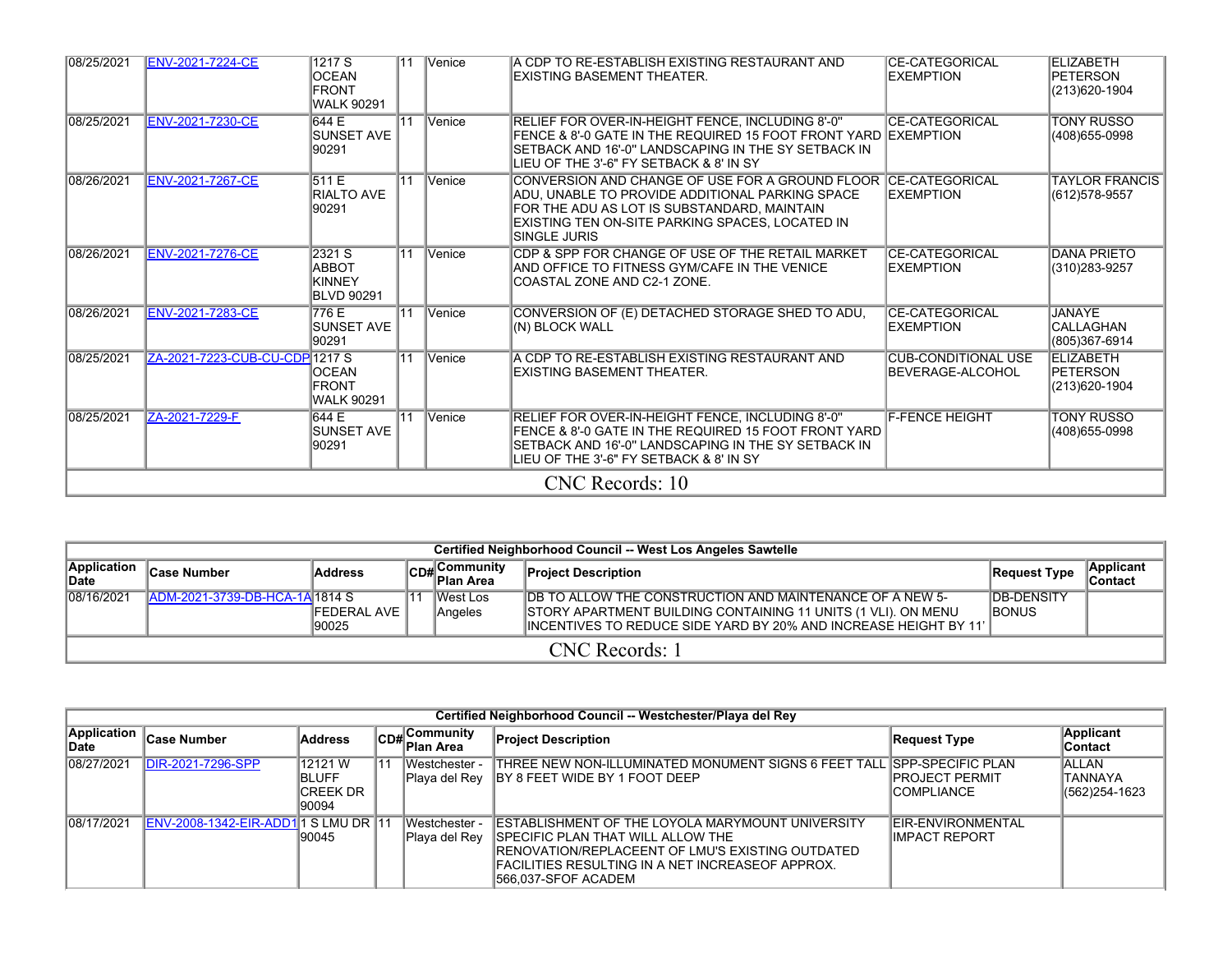## CNC Records: 2

|                      | Certified Neighborhood Council -- Westlake North |                                   |  |                                          |                                                                                                                                                                                     |                                              |                                |  |  |
|----------------------|--------------------------------------------------|-----------------------------------|--|------------------------------------------|-------------------------------------------------------------------------------------------------------------------------------------------------------------------------------------|----------------------------------------------|--------------------------------|--|--|
| Application<br>lDate | ∣Case Number                                     | Address                           |  | <b>CD#</b> Community<br><b>Plan Area</b> | <b>Project Description</b>                                                                                                                                                          | <b>Request Type</b>                          | Applicant Contact              |  |  |
| 08/27/2021           | DIR-2021-7344-TOC-SPR-HCA 1709 W                 | <b>I6TH ST</b><br>90017           |  | lWestlake                                | DEMOLITION OF (E) COMMERCIAL UNITS AND<br>CONSTRUCTION OF 100 UNIT MIXED USED DEVELOPMENT<br>IWITH 2 LEVELS OF PARKING WITH 10 UNITS FOR<br>IEXTREMELY LOW INCOME IN THE C2-1 ZONE. | ITOC-TRANSIT ORIENTED<br><b>ICOMMUNITIES</b> | IUGONNA MBELU<br>(310)986-5588 |  |  |
| 08/27/2021           | ENV-2021-7345-EAF                                | 1709 W<br><b>I6TH ST</b><br>90017 |  | lWestlake                                | DEMOLITION OF (E) COMMERCIAL UNITS AND<br>CONSTRUCTION OF 100 UNIT MIXED USED DEVELOPMENT<br>IWITH 2 LEVELS OF PARKING WITH 10 UNITS FOR<br>EXTREMELY LOW INCOME IN THE C2-1 ZONE.  | IEAF-ENVIRONMENTAL<br>IASSESSMENT            | IUGONNA MBELU<br>(310)986-5588 |  |  |
|                      | CNC Records: 2                                   |                                   |  |                                          |                                                                                                                                                                                     |                                              |                                |  |  |

|                      | Certified Neighborhood Council -- Westlake South |                                                 |  |                           |                                                                                                                                                                                                        |                                  |                                      |  |
|----------------------|--------------------------------------------------|-------------------------------------------------|--|---------------------------|--------------------------------------------------------------------------------------------------------------------------------------------------------------------------------------------------------|----------------------------------|--------------------------------------|--|
| Application<br>∣Date | Case Number                                      | Address                                         |  | CD#Community<br>Plan Area | <b>Project Description</b>                                                                                                                                                                             | <b>Request Type</b>              | <b>Applicant</b><br><b>Contact</b>   |  |
| 08/18/2021           | <b>ENV-2021-7051-EAF</b>                         | 1600 W<br><b>WILSHIRE</b><br><b>IBLVD 90017</b> |  | <b>Westlake</b>           | THE DEMOLITION OF A MIXED USE RESIDENTIAL BUILDING<br>AND COMMERCIAL BUILDING AND CONSTRUCTION, USE,<br>AND MAINTENANCE OF A NEW MIXED USE RESIDENTIAL<br>IBUILDING WITH GROUND FLOOR COMMERCIAL USES. | EAF-ENVIRONMENTAL<br>IASSESSMENT | <b>FRANCIS PARK</b><br>(213)570-8000 |  |
| 08/18/2021           | ZA-2021-7050-SPR-ZAA-HCA 1600 W                  | <b>IWILSHIRE</b><br><b>IBLVD 90017</b>          |  | IWestlake                 | THE DEMOLITION OF A MIXED USE RESIDENTIAL BUILDING<br>AND COMMERCIAL BUILDING AND CONSTRUCTION, USE,<br>AND MAINTENANCE OF A NEW MIXED USE RESIDENTIAL<br>IBUILDING WITH GROUND FLOOR COMMERCIAL USES. | <b>SPR-SITE PLAN REVIEW</b>      | <b>FRANCIS PARK</b><br>(213)570-8000 |  |
|                      | CNC Records: 2                                   |                                                 |  |                           |                                                                                                                                                                                                        |                                  |                                      |  |

|                      | <b>Certified Neighborhood Council -- Westwood</b> |                                              |     |              |                                                                                                                                                                                                                                 |                       |                                            |  |  |
|----------------------|---------------------------------------------------|----------------------------------------------|-----|--------------|---------------------------------------------------------------------------------------------------------------------------------------------------------------------------------------------------------------------------------|-----------------------|--------------------------------------------|--|--|
| Application<br>∥Date | <b>Case Number</b>                                | Address                                      |     | CD#Community | <b>Project Description</b>                                                                                                                                                                                                      | Request Type          | <b>Applicant Contact</b>                   |  |  |
| 08/20/2021           | ENV-2021-7117-CE 209 S                            | LORING<br><b>JAVE 90024</b>                  | 15. | Westwood     | CONSTRUCTION OF A NEW WROUGHT IRON FENCE, SUPPORTED BY<br>IPILASTERS HAVING A BRING FINISH AND LIMESTONE CAP TO MATCH THE IEXEMPTION.<br>RESIDENCE ON THE PROPERTY, HAVING A MAXIMUM HEIGHT OF 7-FEET<br>IAND RUNNING FOR A DIS | <b>CE-CATEGORICAL</b> | <b>CHRIS J. PARKER</b><br>(818)591-9309    |  |  |
| 08/20/2021           | ZA-2021-7116-F                                    | $\sqrt{209}$ S<br>LORING<br><b>AVE 90024</b> | 15. | Westwood     | CONSTRUCTION OF A NEW WROUGHT IRON FENCE, SUPPORTED BY<br>IPILASTERS HAVING A BRING FINISH AND LIMESTONE CAP TO MATCH THE I<br>RESIDENCE ON THE PROPERTY, HAVING A MAXIMUM HEIGHT OF 7-FEET<br>IAND RUNNING FOR A DIS           | <b>F-FENCE HEIGHT</b> | <b>CHRIS J. PARKER</b><br>$ (818)591-9309$ |  |  |
|                      | CNC Records: 2                                    |                                              |     |              |                                                                                                                                                                                                                                 |                       |                                            |  |  |

|                        | Wilshire<br>Koreatown |         |                 |        |            |                      |  |  |  |
|------------------------|-----------------------|---------|-----------------|--------|------------|----------------------|--|--|--|
| Anr<br>…cati∩n<br>Date | mne                   | Addres. | <br>ישו<br>Area | ibtion | <b>VDE</b> | ®Applicant<br>Contac |  |  |  |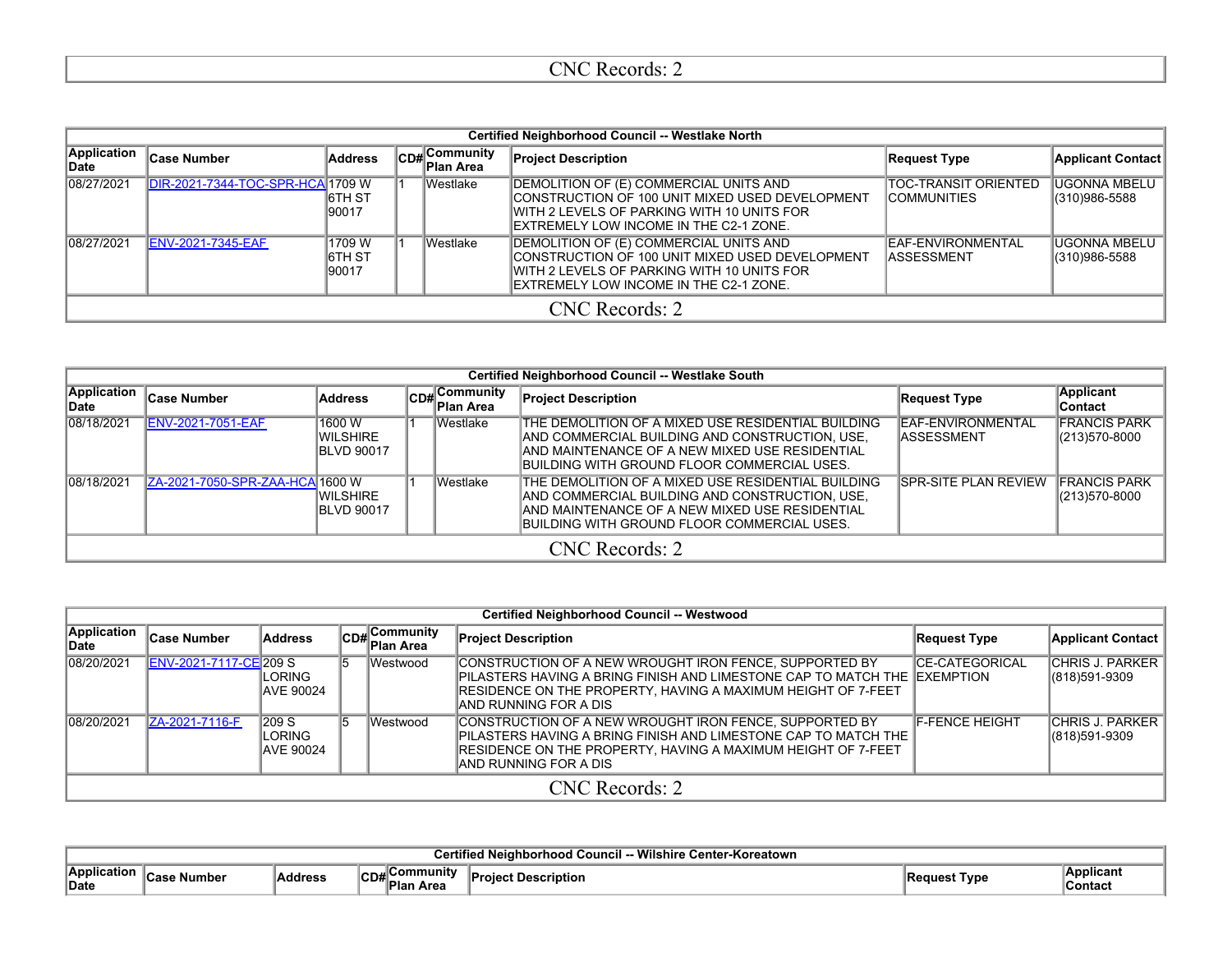| 08/17/2021 | <b>ENV-2021-7004-CE</b>    | 3377W<br><b>WILSHIRE</b><br><b>BLVD 90010</b> | 10 Wilshire     | A CONDITIONAL USE TO PERMIT THE SALE AND DISPENSING OF BEER ICE-CATEGORICAL<br>IAND WINE FOR ON-SITE AND OFF-SITE CONSUMPTION IN<br>CONJUNCTION WITH AN EXISTING 976 SQ. FT. RESTAURANT WITH 20<br>INDOOR SEATS AND HOURS                                                                                                                 | <b>EXEMPTION</b>                               | <b>STEVE KIM</b><br>(213) 268-8787              |
|------------|----------------------------|-----------------------------------------------|-----------------|-------------------------------------------------------------------------------------------------------------------------------------------------------------------------------------------------------------------------------------------------------------------------------------------------------------------------------------------|------------------------------------------------|-------------------------------------------------|
| 08/19/2021 | <b>ENV-2021-7080-CE</b>    | 3959W<br><b>WILSHIRE</b><br><b>BLVD 90010</b> | 10 Wilshire     | ZONE VARIANCE TO PERMIT THE CONTINUED USE OF A 2,400 SQUARE CE-CATEGORICAL<br>FOOT POOL HALL IN THE C4 ZONE                                                                                                                                                                                                                               | <b>EXEMPTION</b>                               | <b>BILL</b><br><b>ROBINSON</b><br>(213)393-0446 |
| 08/27/2021 | <b>ENV-2021-7319-CE</b>    | 3607 W 6TH<br><b>ST 90020</b>                 | 10 Wilshire     | A CUP FOR THE SALE AND SERVICE OF A FULL-LINE OF ALCOHOLIC<br>BEVERAGES FOR ON-SITE CONSUMPTION IN CONJUNCTION WITH AN<br><b>EXISTING KARAOKE STUDIOS</b>                                                                                                                                                                                 | <b>CE-CATEGORICAL</b><br><b>IEXEMPTION</b>     | <b>BILL</b><br><b>ROBINSON</b><br>(213)999-6711 |
| 08/27/2021 | <b>ENV-2021-7322-CE</b>    | 3454 W<br>WILSHIRE<br>BLVD 90010              | 10 Wilshire     | A CUP FOR THE SALE OF SERVICE OF BEER & WINE FOR ON-SITE<br>CONSUMPTION IN CONJUNCTION WITH AN RESTAURANT                                                                                                                                                                                                                                 | <b>CE-CATEGORICAL</b><br><b>EXEMPTION</b>      | <b>ALEX WOO</b><br>(213) 228-3288               |
| 08/19/2021 | ZA-2013-1047-ZV-PA1 3959 W | <b>WILSHIRE</b><br><b>BLVD 90010</b>          | 10 Wilshire     | PURSUANT TO LAMC SECTIONS 12.27 U, A PLAN APPROVAL FOR AN<br>APPROVED ZONE VARIANCE TO ALLOW THE CONTINUED USE OF A<br>2.400 SQUARE-FOOT BILLIARD PARLOR/POOL HALL OTHERWISE NOT<br>PERMITTED IN THE C4 ZONE PER SECTION 12.16 A, AND TO ALLOW 10<br>PARKING SPACES IN LIEU OF THE REQUIRED 24 PARKING SPACES<br>PER SECTION 12.21 A.4(C) | <b>ZV-ZONE VARIANCE</b>                        |                                                 |
| 08/17/2021 | ZA-2021-7003-CUB           | 3377W<br><b>WILSHIRE</b><br><b>BLVD 90010</b> | 10 Wilshire     | A CONDITIONAL USE TO PERMIT THE SALE AND DISPENSING OF BEER CUB-CONDITIONAL USE<br>AND WINE FOR ON-SITE AND OFF-SITE CONSUMPTION IN<br>CONJUNCTION WITH AN EXISTING 976 SQ. FT. RESTAURANT WITH 20<br>INDOOR SEATS AND HOURS                                                                                                              | BEVERAGE-ALCOHOL                               | <b>ISTEVE KIM</b><br>(213) 268-8787             |
| 08/27/2021 | ZA-2021-7318-CUB           | 3607 W 6TH 10<br>ST 90020                     | <b>Wilshire</b> | A CUP FOR THE SALE AND SERVICE OF A FULL-LINE OF ALCOHOLIC<br>BEVERAGES FOR ON-SITE CONSUMPTION IN CONJUNCTION WITH AN<br>EXISTING KARAOKE STUDIOS                                                                                                                                                                                        | <b>CUB-CONDITIONAL USE</b><br>BEVERAGE-ALCOHOL | <b>BILL</b><br><b>ROBINSON</b><br>(213)999-6711 |
| 08/27/2021 | ZA-2021-7321-CUB           | 3454 W<br>WILSHIRE<br><b>BLVD 90010</b>       | 10 Wilshire     | A CUP FOR THE SALE OF SERVICE OF BEER & WINE FOR ON-SITE<br>ICONSUMPTION IN CONJUNCTION WITH AN RESTAURANT                                                                                                                                                                                                                                | <b>CUB-CONDITIONAL USE</b><br>BEVERAGE-ALCOHOL | <b>ALEX WOO</b><br>(213) 228-3288               |
|            |                            |                                               |                 | <b>CNC</b> Records: 8                                                                                                                                                                                                                                                                                                                     |                                                |                                                 |

|                      | Certified Neighborhood Council -- Winnetka |                                         |    |                                                         |                                                                                                      |                     |                             |  |  |
|----------------------|--------------------------------------------|-----------------------------------------|----|---------------------------------------------------------|------------------------------------------------------------------------------------------------------|---------------------|-----------------------------|--|--|
| Application<br>∥Date | ∣Case Number                               | Address                                 |    | CD# Community Plan Area                                 | <b>Project Description</b>                                                                           | Request Type        | Applicant<br><b>Contact</b> |  |  |
| 08/23/2021           | CPC-2005-6811-CU-PA1                       | 7510 N DE<br><b>ISOTO AVE</b><br>191303 | 13 | Canoga Park - Winnetka -<br>Woodland Hills - West Hills | <b>PLAN APPROVAL TO MODIFY CONDITION NOS- CU-CONDITIONAL USE</b><br><b>ISEE PROJECT DESCRIPTION.</b> |                     |                             |  |  |
| 08/23/2021           | ENV-2005-6812-MND-REC17510 N DE            | <b>ISOTO AVE</b><br>91303               | 13 | Canoga Park - Winnetka -<br>Woodland Hills - West Hills | FOR PLAN APPROVAL (CPC-2005-6811-CU-PA1) MND-MITIGATED NEGATIVE                                      | <b>IDECLARATION</b> |                             |  |  |
|                      | CNC Records: 2                             |                                         |    |                                                         |                                                                                                      |                     |                             |  |  |

|                             | <b>Certified Neighborhood Council -- None</b> |                                       |    |                                                  |                                                                                                                                                                                                                                   |                                             |                                                     |  |  |
|-----------------------------|-----------------------------------------------|---------------------------------------|----|--------------------------------------------------|-----------------------------------------------------------------------------------------------------------------------------------------------------------------------------------------------------------------------------------|---------------------------------------------|-----------------------------------------------------|--|--|
| <b>Application</b><br>∣Date | <b>Case Number</b>                            | <b>Address</b>                        |    | ∣Communitv<br>lCD#  <sup>∪On…</sup><br>Plan Area | <b>Project Description</b>                                                                                                                                                                                                        | Request Type                                | <b>Applicant Contact</b>                            |  |  |
| 08/17/2021                  | <b>IENV-2021-6999-CE</b>                      | 11740 W SAN<br>IVICENTE BLVD<br>90049 | ∎4 | IBrentwood -<br><b>Pacific</b><br>Palisades      | IA CONDITIONAL USE PERMIT TO ALLOW THE SALE OF A<br><b>FULL ONE OF ALCOHOL FOR THE OFF-SITE CONSUMPTION</b><br>IAND ANCILLARY ON-SITE TASTING CONJUNCTION WITH<br><b>IRETAIL SHOP OPERATING FROM 10:00 A.M.-10:00 P.M. DAILY.</b> | <b>ICE-CATEGORICAL</b><br><b>IEXEMPTION</b> | <b>IBRETT</b><br><b>IENGSTROM</b><br>(626) 993-7350 |  |  |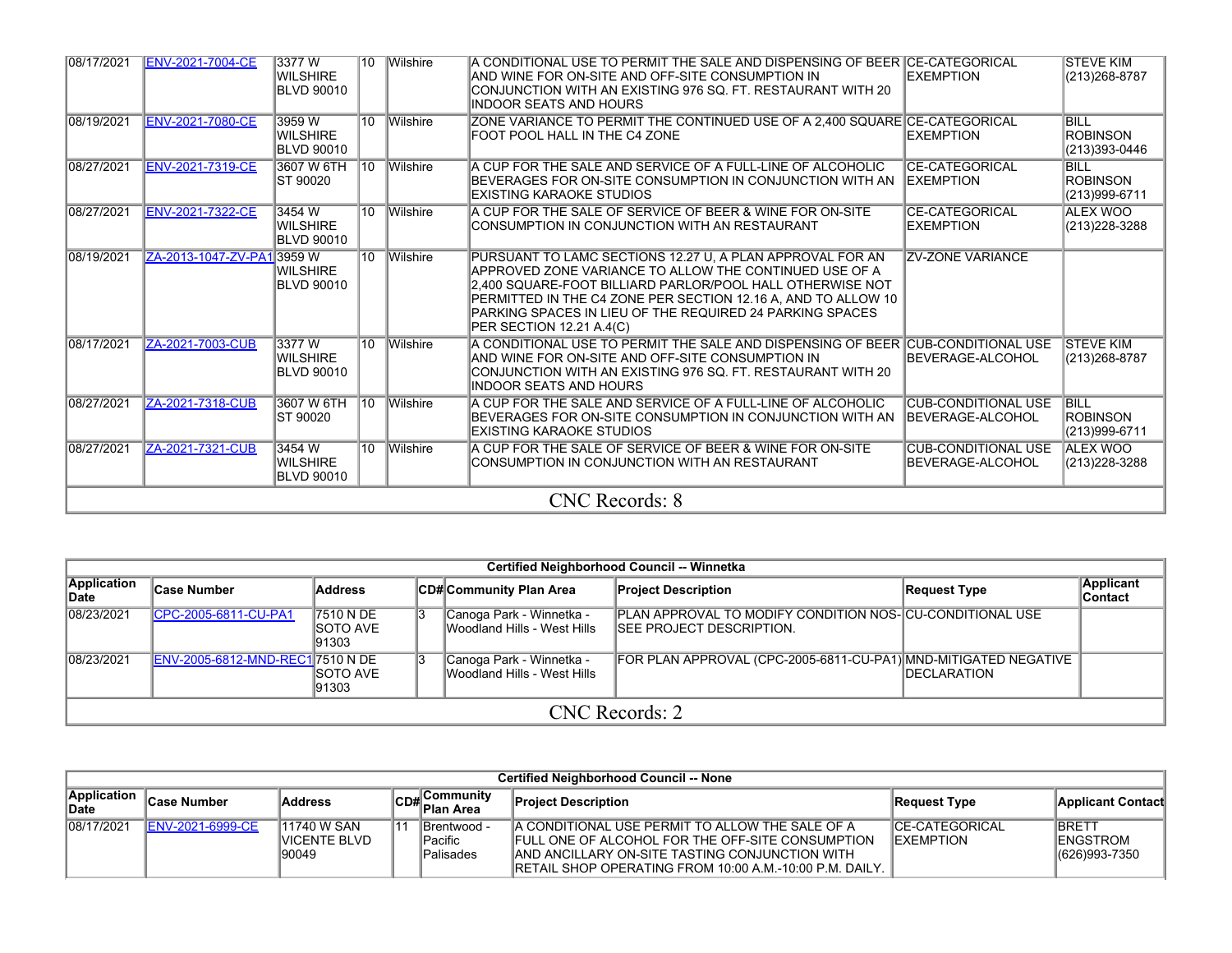| 08/27/2021 | <b>ENV-2021-7325-CE</b>      | 15800 W<br>IMULHOLLAND DR I<br>90077         |    | Encino -<br>Tarzana                                 | IREQUEST TO DEVELOP A SECONDARY SCHOOL ON A<br>9.97-ACRE PARCEL AT15800 MULHOLLAND DRIVE BETWEEN<br>SEPULVEDA BL ON THE WEST AND SOUTH AND I-405 ON THE<br>IEAST.                                                          | <b>ICE-CATEGORICAL</b><br><b>IEXEMPTION</b>            |                                                   |  |
|------------|------------------------------|----------------------------------------------|----|-----------------------------------------------------|----------------------------------------------------------------------------------------------------------------------------------------------------------------------------------------------------------------------------|--------------------------------------------------------|---------------------------------------------------|--|
| 08/27/2021 | IZA-1993-147-CUZ-PA1I15800 W | IMULHOLLAND DR<br>90077                      |    | Encino -<br>Tarzana                                 | IREQUEST TO MODIFY OPERATING CONDITIONS PER<br>IPREVIOUS GRANT FROM ZA-1993-0147-CUZ-ZV. NO<br>PHYSICAL CONSTRUCTION OR CHANGES TO CAMPUS IS<br>IPROPOSED.                                                                 | <b>ICUZ-ALL OTHER</b><br><b>ICONDITIONAL USE CASES</b> |                                                   |  |
| 08/17/2021 | <b>ZA-2021-6998-CUB</b>      | 11740 W SAN<br><b>IVICENTE BLVD</b><br>90049 | 11 | <b>IBrentwood -</b><br>lPacific<br><b>Palisades</b> | IA CONDITIONAL USE PERMIT TO ALLOW THE SALE OF A<br>FULL ONE OF ALCOHOL FOR THE OFF-SITE CONSUMPTION<br><b>JAND ANCILLARY ON-SITE TASTING CONJUNCTION WITH</b><br>IRETAIL SHOP OPERATING FROM 10:00 A.M.-10:00 P.M. DAILY. | ICUB-CONDITIONAL USE<br><b>IBEVERAGE-ALCOHOL</b>       | <b>BRETT</b><br><b>IENGSTROM</b><br>(626)993-7350 |  |
|            | CNC Records: 4               |                                              |    |                                                     |                                                                                                                                                                                                                            |                                                        |                                                   |  |

|                     |                          |                                               |                  |                                     | Certified Neighborhood Council -- Unknown                                                                                                                                                                            |                                                                                          |                                               |  |
|---------------------|--------------------------|-----------------------------------------------|------------------|-------------------------------------|----------------------------------------------------------------------------------------------------------------------------------------------------------------------------------------------------------------------|------------------------------------------------------------------------------------------|-----------------------------------------------|--|
| Application<br>Date | Case Number              | <b>Address</b>                                |                  | CD#Community<br><b>Plan Area</b>    | <b>Project Description</b>                                                                                                                                                                                           | <b>Request Type</b>                                                                      | <b>Applicant Contact</b>                      |  |
| 08/24/2021          | AA-2021-7197-PMEX 1221 N | TIGERTAIL<br><b>ROAD 90049</b>                | $\overline{11}$  | Brentwood -<br>Pacific<br>Palisades | LOT LINE ADJUSTMENT BETWEEN 2 ADJACENT LOTS PMEX-PARCEL MAP EXEMPTION                                                                                                                                                |                                                                                          | <b>RANDALL AKERS</b><br>(661)251-0565         |  |
| 08/20/2021          | <b>ENV-2021-7128-CE</b>  | 15422W<br><b>ALBRIGHT ST</b><br>90272         | $\overline{111}$ | Brentwood -<br>Pacific<br>Palisades | ZAA FOR OVER-IN-HEIGHT HEDGES, COLUMNS,<br>GATES AND ARBOR WITHIN THE REQUIRED YARDS.<br>ADJUSTMENT TO THE REQUIRED SPACE BETWEEN<br>PROPOSED ADU AND MAIN SFD, A 2.6% INCREASE IN<br>THE MAXIMUM RFA                | <b>CE-CATEGORICAL EXEMPTION</b>                                                          | <b>WIL NIEVES</b><br>(310)375-5925            |  |
| 08/25/2021          | ENV-2021-7210-EAF 1745 N | <b>CORREA WAY</b><br>90049                    | $\overline{11}$  | Brentwood -<br>Pacific<br>Palisades | NEW 13,866 SQ. FT. TWO-STORY SINGLE-FAMILY<br>DWELLING WITH ATTACHED 3-CAR GARAGE AND<br>SWIMMING POOL WITH HOT TUB, ONE TWO-STORY<br>ACCESSORY DWELLING UNIT, ONE SINGLE STORY<br>ACCESSORY DWELLING AND MECHANICAL | <b>EAF-ENVIRONMENTAL ASSESSMENT</b>                                                      | <b>CHRIS PARKER</b><br>(818)591-9309          |  |
| 08/26/2021          | <b>ENV-2021-7261-CE</b>  | 306 N<br><b>CLIFFWOOD</b><br><b>AVE 90049</b> | $\overline{11}$  | Brentwood -<br>Pacific<br>Palisades | ZAD TO PERMIT A 6-FOOT MASONRY WALL WITHIN<br>THE FRONT YARD SETBACK IN THE RE20-1 ZONE.                                                                                                                             | <b>CE-CATEGORICAL EXEMPTION</b>                                                          | <b>ALEXANDER</b><br>MARTINEZ<br>(626)716-2916 |  |
| 08/20/2021          | ZA-2021-7127-ZAA         | 15422W<br><b>ALBRIGHT ST</b><br>90272         | $\overline{111}$ | Brentwood -<br>Pacific<br>Palisades | ZAA FOR OVER-IN-HEIGHT HEDGES, COLUMNS,<br>GATES AND ARBOR WITHIN THE REQUIRED YARDS.<br>ADJUSTMENT TO THE REQUIRED SPACE BETWEEN<br>PROPOSED ADU AND MAIN SFD, A 2.6% INCREASE IN<br>THE MAXIMUM RFA                | ZAA-AREA, HEIGHT, YARD, AND BLDG<br>LINE ADJMNTS GT 20% (SLIGHT<br><b>MODIFICATIONS)</b> | <b>WIL NIEVES</b><br>(310)375-5925            |  |
| 08/26/2021          | ZA-2021-7260-F           | 306 N<br><b>CLIFFWOOD</b><br><b>AVE 90049</b> | $\overline{11}$  | Brentwood -<br>Pacific<br>Palisades | ZAD TO PERMIT A 6-FOOT MASONRY WALL WITHIN<br>THE FRONT YARD SETBACK IN THE RE20-1 ZONE.                                                                                                                             | <b>F-FENCE HEIGHT</b>                                                                    | <b>ALEXANDER</b><br>MARTINEZ<br>(626)716-2916 |  |
|                     | <b>CNC</b> Records: 6    |                                               |                  |                                     |                                                                                                                                                                                                                      |                                                                                          |                                               |  |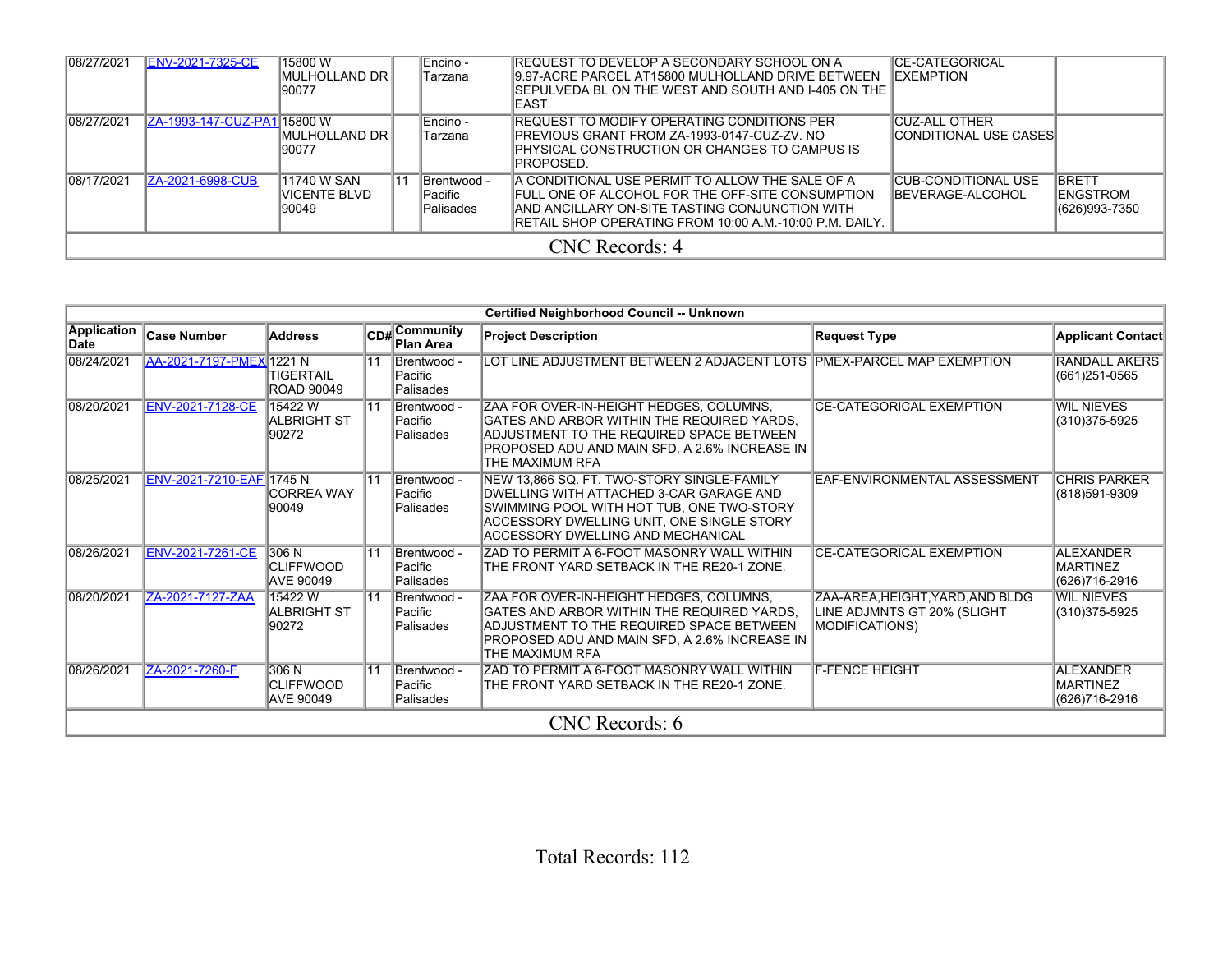Cases that have revised case numbers, 08/15/2021 to 08/28/2021

## Address

| Change<br>Date | Old Case Number              | New Case Number          |                                        | CD             |
|----------------|------------------------------|--------------------------|----------------------------------------|----------------|
| 08/24/2021     | DIR-2021-5697-SPP            | DIR-2021-5697-SPP-HCA    | NONE NONE 94594                        |                |
| 08/24/2021     | DIR-2021-5801-SPP            | DIR-2021-5801-SPP-HCA    | 1487 W AVENUE 43 90065                 |                |
| 08/24/2021     | DIR-2021-5803-SPP            | DIR-2021-5803-SPP-HCA    | 1491 W AVENUE 43 90065                 | 1              |
| 08/18/2021     | ZA-2021-7050-SPR-ZAA         | ZA-2021-7050-SPR-ZAA-HCA | 1600 W WILSHIRE BLVD<br>90017          |                |
| 08/18/2021     | ENV-2020-6951-EAF            | ENV-2020-6951-MND        | 5041 N LANKERSHIM<br><b>BLVD</b> 91601 | 2              |
| 08/23/2021     | ZA-2020-4659-CU-SPR          | ZA-2020-4659-ZV-CU-SPR   | 4829 N LANKERSHIM<br><b>BLVD</b> 91601 | $ 2\rangle$    |
| 08/23/2021     | DIR-2019-2192-ZAD-SPP-SPR    | ZA-2019-2192-ZAD-DRB-SPP | 4680 W WILSHIRE BLVD<br>90010          | 4              |
| 08/19/2021     | ENV-2021-560-EAF             | ENV-2021-560-CE          | 500 N LARCHMONT<br><b>BLVD 90004</b>   | 14             |
| 08/23/2021     | DIR-2019-6876-DRB-SPP-MSP    | DIR-2019-6876-SPP-MSP    | 3053 N HUTTON DR 90210 $ 5 $           |                |
| 08/24/2021     | DIR-2020-188-TOC             | DIR-2020-188-TOC-HCA     | 3746 S GLENDON AVE<br>90034            | $\overline{5}$ |
| 08/19/2021     | DIR-2020-7484-DRB-SPP-MSP    | DIR-2020-7484-SPP-MSP    | 15500 N STEPHEN S WISE<br>DR 90077     | $\overline{5}$ |
| 08/18/2021     | ENV-2021-2474-EAF            | ENV-2021-2474-CE         | 1402 S VETERAN AVE<br>90024            | 5              |
| 08/23/2021     | ENV-2021-3312-EAF            | ENV-2021-3312-CE         | 9955 W BEVERLY GROVE<br>DR 90210       | $\vert$        |
|                | 08/26/2021  ENV-2021-1284-CE | ENV-2021-1284-EAF        | $ 8727 S$ BROADWAY 90003 $ 8$          |                |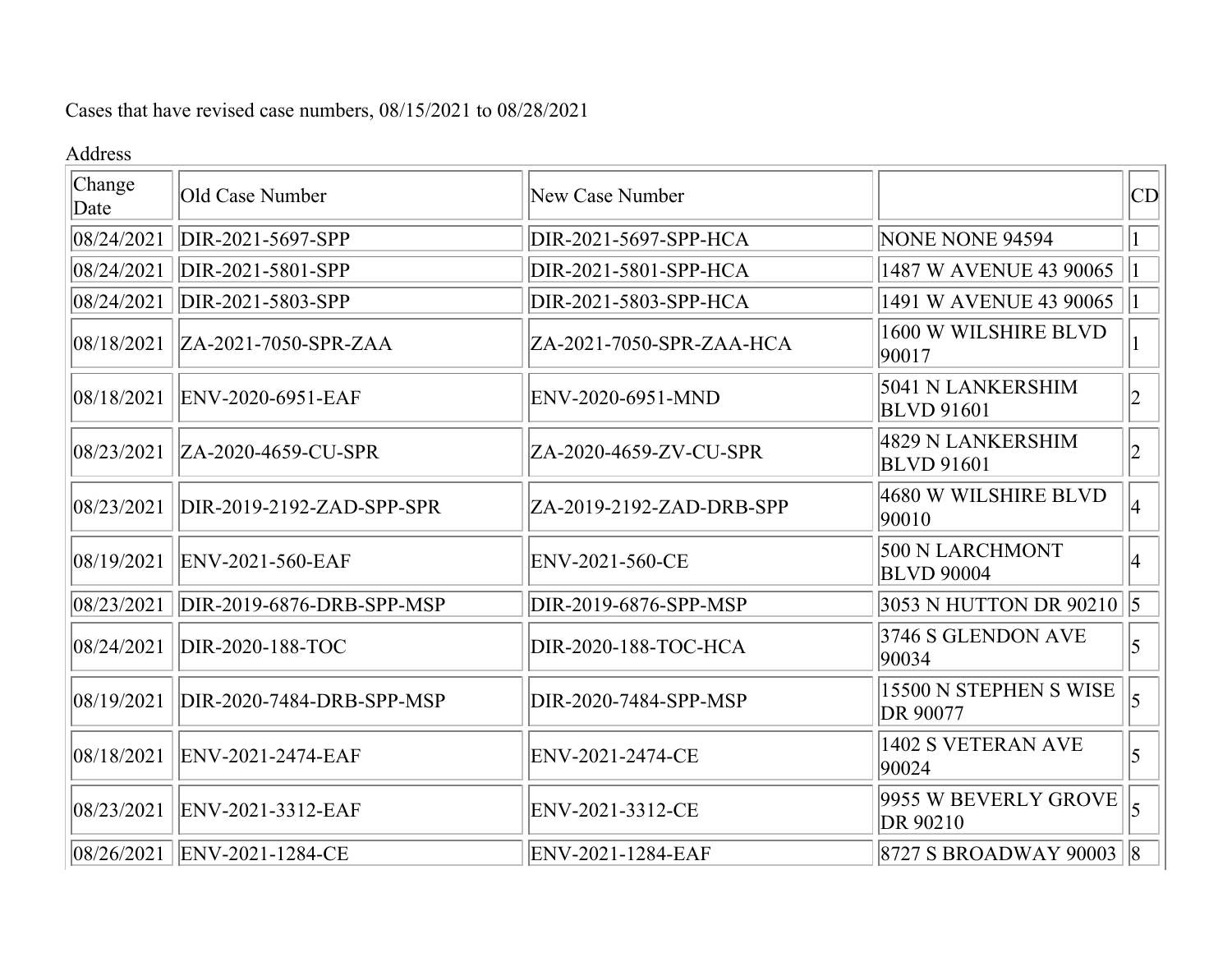|            | 08/24/2021  ENV-2021-1284-EAF                                                                             | ENV-2021-1284-CE                                           | $ 8727 \text{ S}$ BROADWAY 90003 $ 8 $  |              |
|------------|-----------------------------------------------------------------------------------------------------------|------------------------------------------------------------|-----------------------------------------|--------------|
|            | $ 08/16/2021 $  ZA-2020-6665-ZV                                                                           | APCS-2020-6665-SPE-ZV                                      | 2000 W SLAUSON AVE<br>90047             | 8            |
|            | 08/26/2021   CPC-2020-5420-CU-DB-HCA-PHP                                                                  | CPC-2020-5420-CU-DB-HCA-PHP-RDP  736 E VERNON AVE 90011  9 |                                         |              |
|            | $ 08/26/2021 $  CPC-2020-5420-CU-DB-HCA-PHP-RDP CPC-2020-5420-CU-DB-RDP-HCA-PHP 736 E VERNON AVE 90011  9 |                                                            |                                         |              |
|            | 08/24/2021  DIR-2021-6945-RDP                                                                             | DIR-2021-6945-RDP-HCA                                      | 259 W 85TH ST 90003                     | $ 9\rangle$  |
|            | 08/17/2021   ADM-2021-6976-CWC                                                                            | ADM-2021-6976-ADU                                          | 1010 S BRONSON AVE<br>90019             | $ 10\rangle$ |
|            | 08/23/2021  ENV-2020-2116-EAF                                                                             | ENV-2020-2116-CE                                           | 1848 S GRAMERCY PL<br>90019             | $ 10\rangle$ |
|            | 08/19/2021   ENV-2020-5890-EAF                                                                            | ENV-2020-5890-CE                                           | 3031 S HAUSER BLVD<br>90016             | $ 10\rangle$ |
|            | 08/20/2021   PAR-2021-7135-TOC                                                                            | PAR-2021-7135-TOC-PHP                                      | 3150 W 7TH ST 90005                     | $ 10\rangle$ |
|            | 08/16/2021   ADM-2021-3739-DB-HCA                                                                         | DIR-2021-3739-DB-HCA                                       | 1814 S FEDERAL AVE<br>90025             | $ 11\rangle$ |
| 08/16/2021 | DIR-2021-3739-DB-HCA                                                                                      | ADM-2021-3739-DB-HCA                                       | 1814 S FEDERAL AVE<br>90025             | $ 11\rangle$ |
|            | 08/16/2021  DIR-2021-3739-DB-HCA-1A                                                                       | ADM-2021-3739-DB-HCA-1A                                    | 1814 S FEDERAL AVE<br>90025             | $ 11\rangle$ |
| 08/27/2021 | DIR-2021-7223-CDP                                                                                         | ZA-2021-7223-CUB-CU-CDP                                    | 1217 S OCEAN FRONT<br><b>WALK 90291</b> | $ 11\rangle$ |
|            | 08/18/2021  ENV-2019-5520-EAF                                                                             | ENV-2019-5520-MND                                          | 17532 W REVELLO DR<br>90272             | $ 11\rangle$ |
| 08/20/2021 | ENV-2020-5780-EAF                                                                                         | ENV-2020-5780-CE                                           | 1112 N LAS PULGAS<br><b>ROAD 90272</b>  | $ 11\rangle$ |
|            | 08/27/2021   ZA-2020-1541-CUB-CU                                                                          | ZA-2020-1541-CUB-CU-CDP                                    | 1217 S OCEAN FRONT<br><b>WALK 90291</b> | $ 11\rangle$ |
| 08/25/2021 | ZA-2021-2782-CUE                                                                                          | ZA-2021-2782-CUB                                           | <b>207 E CULVER BLVD</b><br>90293       | $ 11\rangle$ |